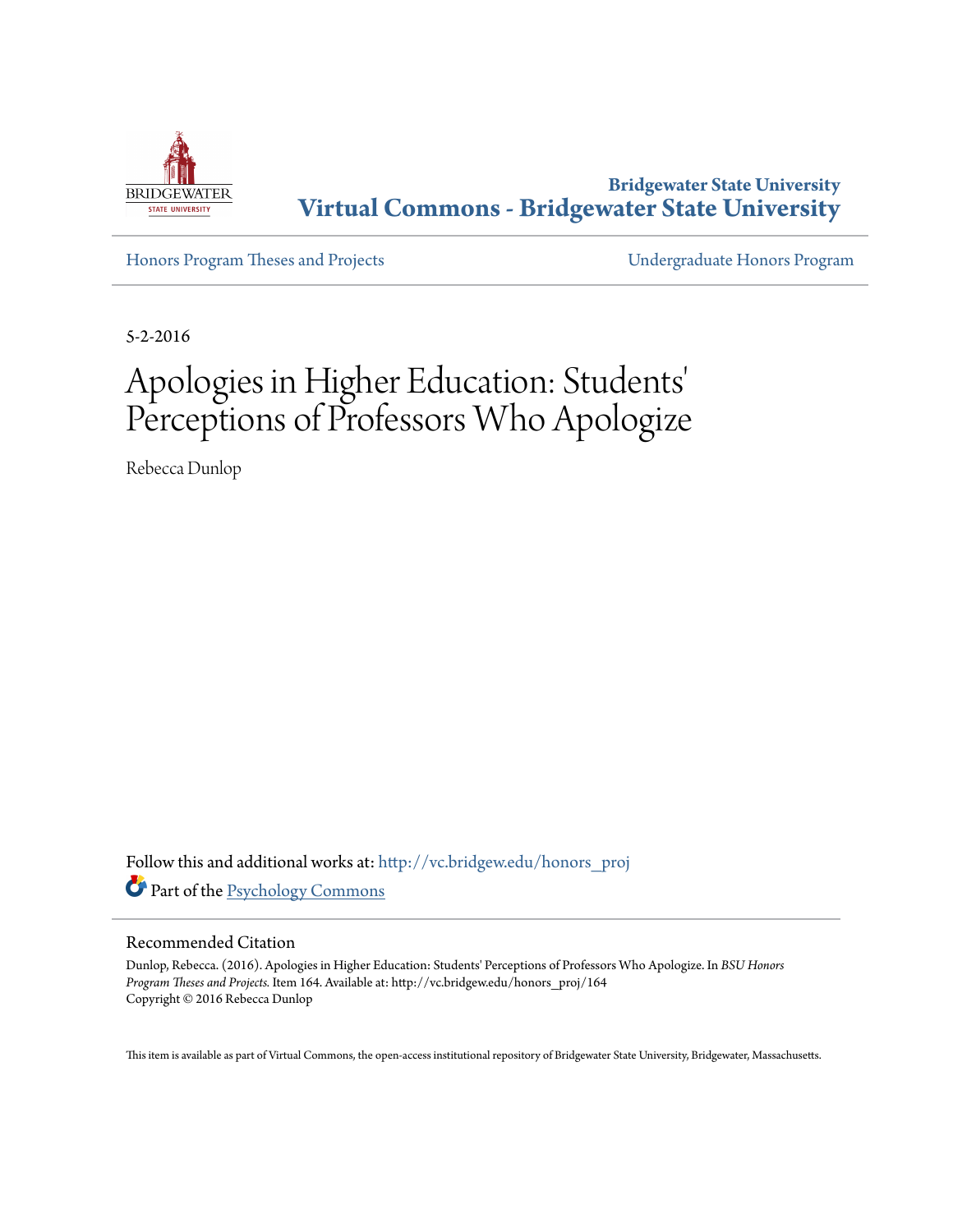Apologies in Higher Education: Students' Perceptions of Professors Who Apologize

Rebecca Dunlop

Submitted in Partial Completion of the Requirements for Departmental Honors in Management

Bridgewater State University

May 2, 2016

Dr. Krista Hill Cummings, Thesis Director Dr. Deborah Litvin, Committee Member Dr. Todd Harris, Committee Member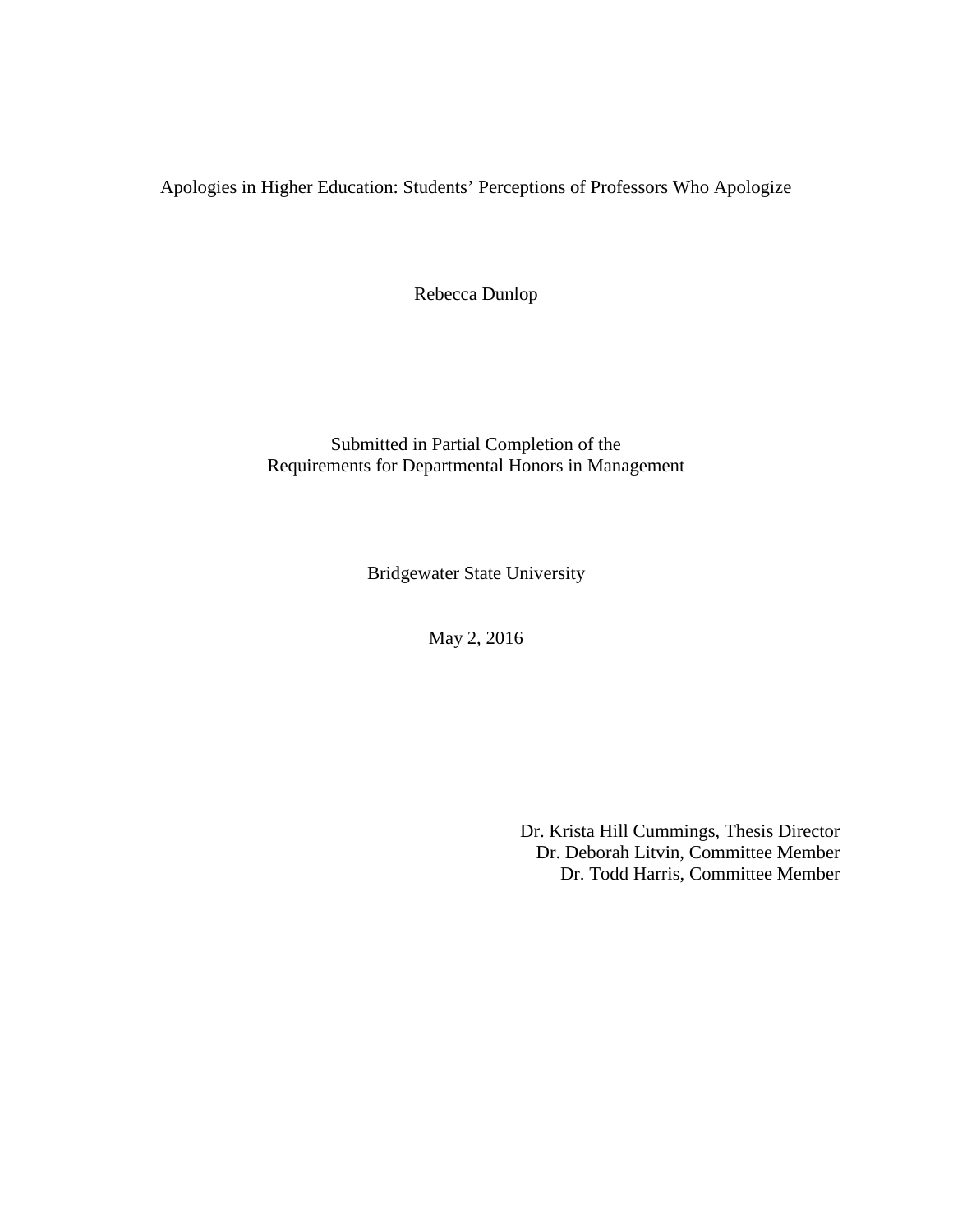Apologies in Higher Education:

# Students' Perceptions of Professors Who Apologize

Rebecca Dunlop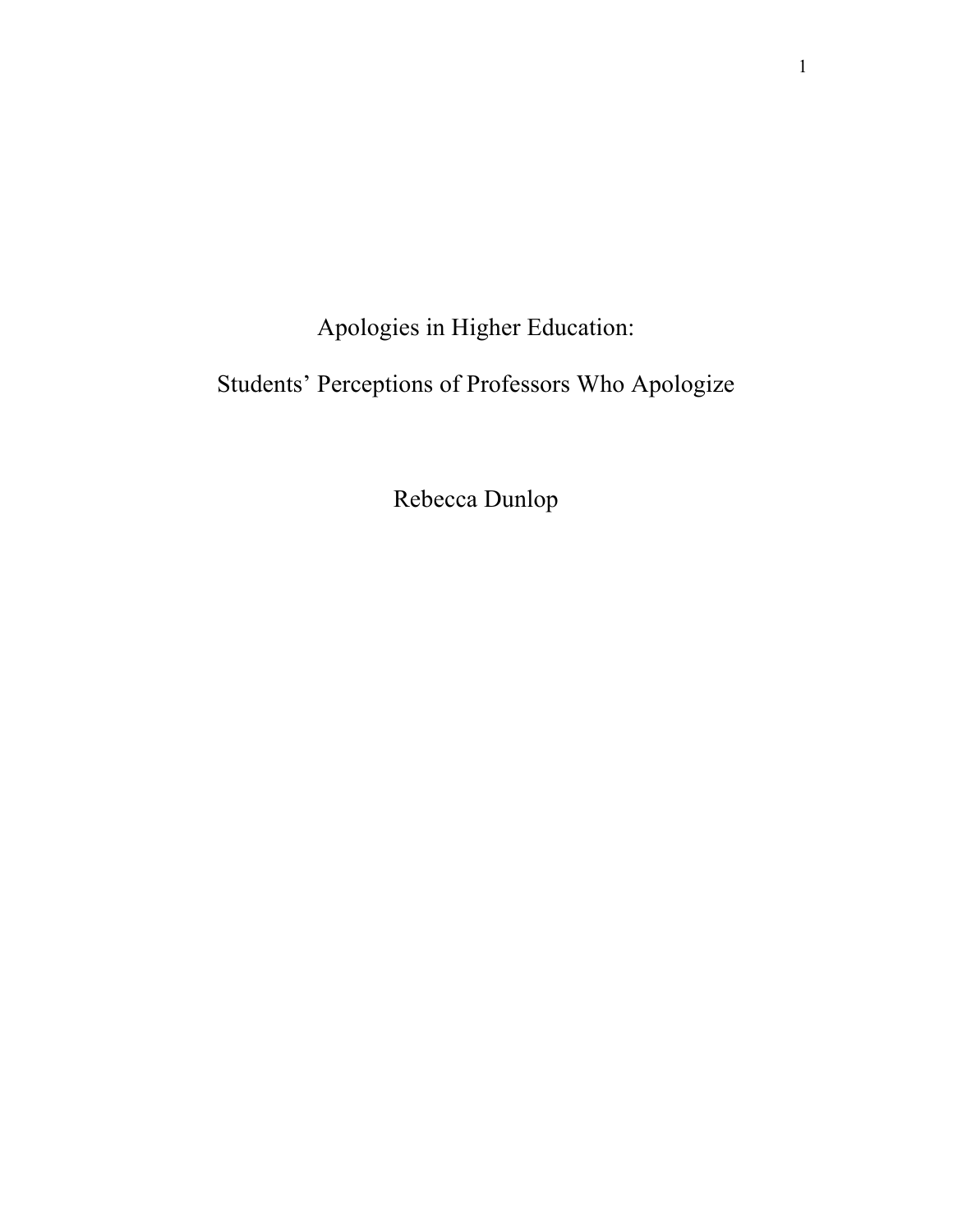#### Acknowledgment

This research was supported by Bridgewater State University's Office of Undergraduate Research. I thank my advisors and mentors from Bridgewater State University who provided insight and expertise that greatly assisted the research.

First and foremost, I have to thank my thesis director, Dr. Krista Hill Cummings. Without her assistance and dedicated involvement in every step throughout the process, this paper would have never been accomplished. I would like to thank you very much for your support and expertise that greatly assisted the research.

I would also like to show gratitude to my committee, including Dr. Deborah Litvin and Dr. Todd C. Harris. Thank you for providing comments that greatly improved my thesis. I greatly appreciated and acknowledged your time spent with me.

To my parents- I am forever grateful for you and your encouragement every step of the way. None of my accomplishments would have happened without your unconditional support. Thank you for everything.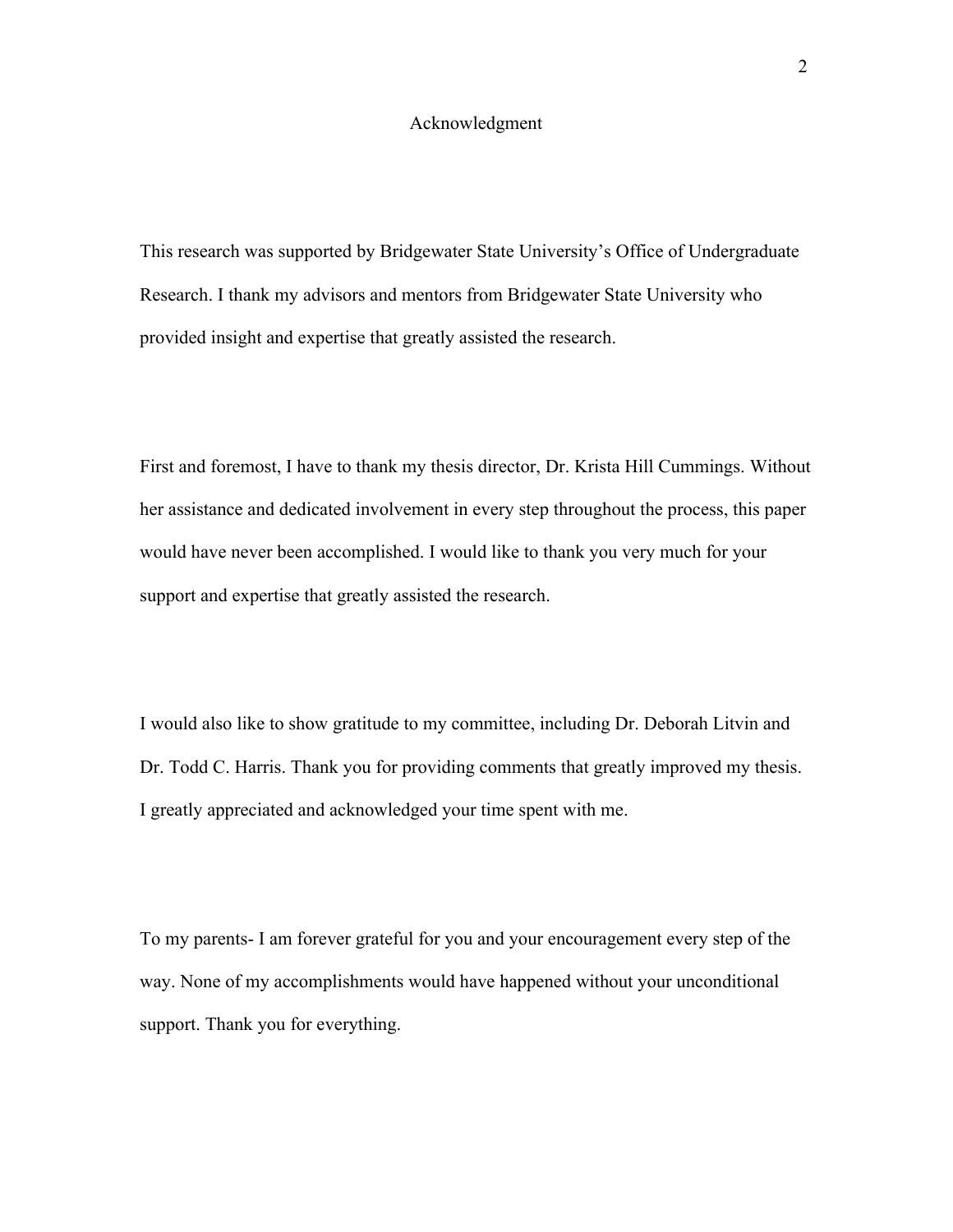### Table of Content

| Abstract                                       | Page 4  |
|------------------------------------------------|---------|
| Introduction                                   | Page 5  |
| What are the Components of an Apology?         | Page 5  |
| Are Apologies Effective?                       | Page 6  |
| Methods                                        | Page 8  |
| Overview                                       | Page 8  |
| Participants                                   | Page 8  |
| Instruments                                    | Page 9  |
| Results                                        | Page 11 |
| <b>Manipulation Check</b>                      | Page 11 |
| Willingness to Forgive                         | Page 11 |
| Transformational leadership perceptions        | Page 12 |
| Service quality perceptions                    | Page 12 |
| Competence                                     | Page 12 |
| Gender perceptions                             | Page 12 |
| Discussion                                     | Page 13 |
| Limitations and directions for future research | Page 15 |
| Conclusion                                     | Page 16 |
| References                                     | Page 18 |
| Table 1                                        | Page 21 |
| Table 2                                        | Page 22 |
| Appendices                                     | Page 23 |
| Appendix 1                                     | Page 23 |
| Appendix 2                                     | Page 24 |
| Appendix 3                                     | Page 25 |
| Appendix 4                                     | Page 26 |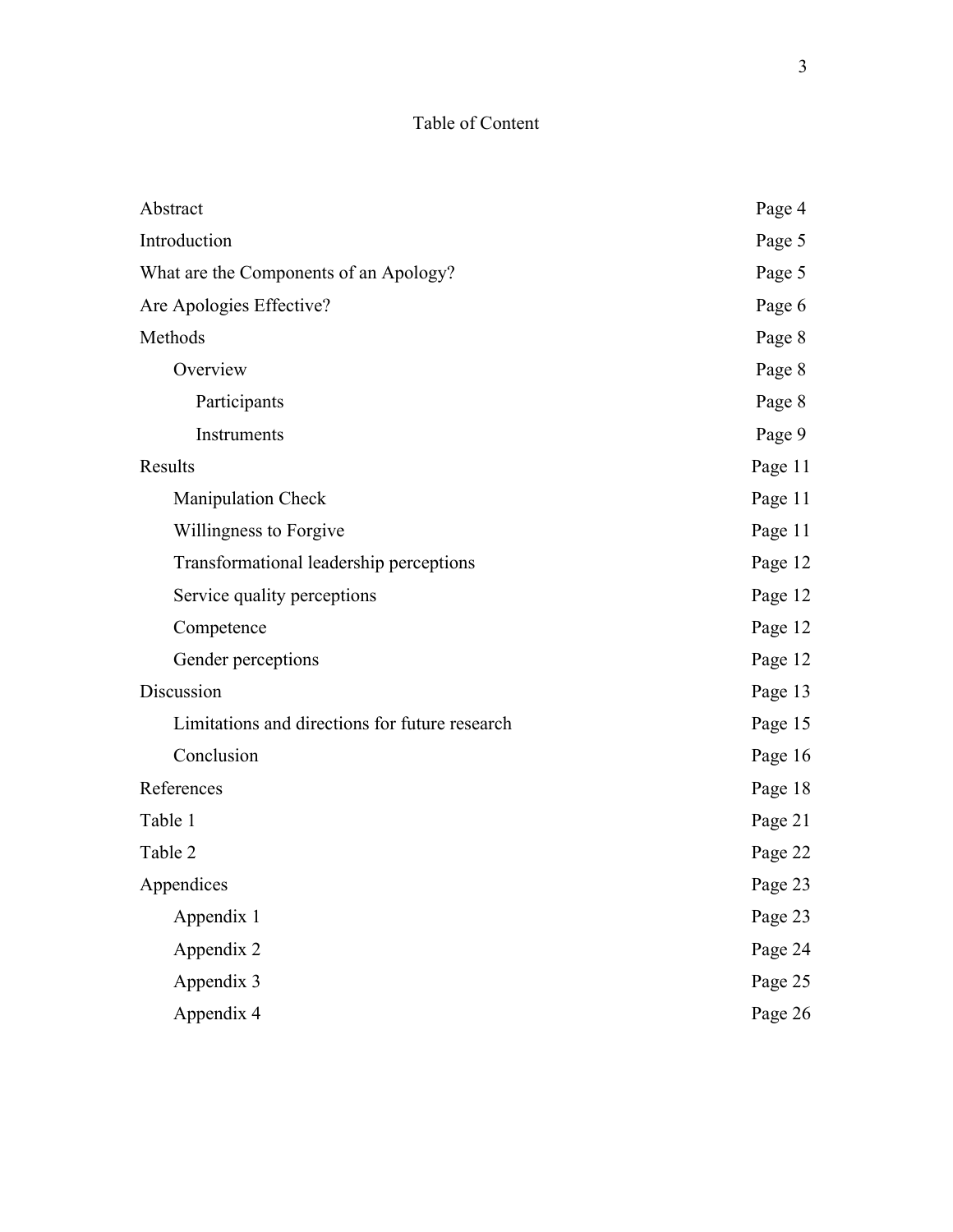#### **ABSTRACT**

Studies suggest that apologies are beneficial (e.g., Darby & Schlenker, 1982) and lead to positive outcomes such as forgiveness (e.g., Fehr, Gelfand, & Nag, 2010), positive feelings toward the transgressor (e.g., DeCremer, van Dijk, & Pillutla, 2010), and reduced sentencing in legal cases (e.g., Robbennolt, 2003). These findings have been supported within close relationships, business-consumer relationships, and employeremployee relationships, but have not yet been explored within professor-student relationships. The aftermath of a mistake is a critical moment and carries particular weight in students' overall perceptions of their professors (e.g., Tucker, 2006). The purpose of the current study is to compare students' perceptions of professors who apologize to those who don't. Using a vignette methodology, I found that students' perceptions of the professor differed between a non-apologetic condition and apologetic condition. In addition, results revealed that male, not female, professors were perceived to be better transformational leaders when they gave an apology, while female professors were perceived more negatively in terms of service quality in the apologetic condition.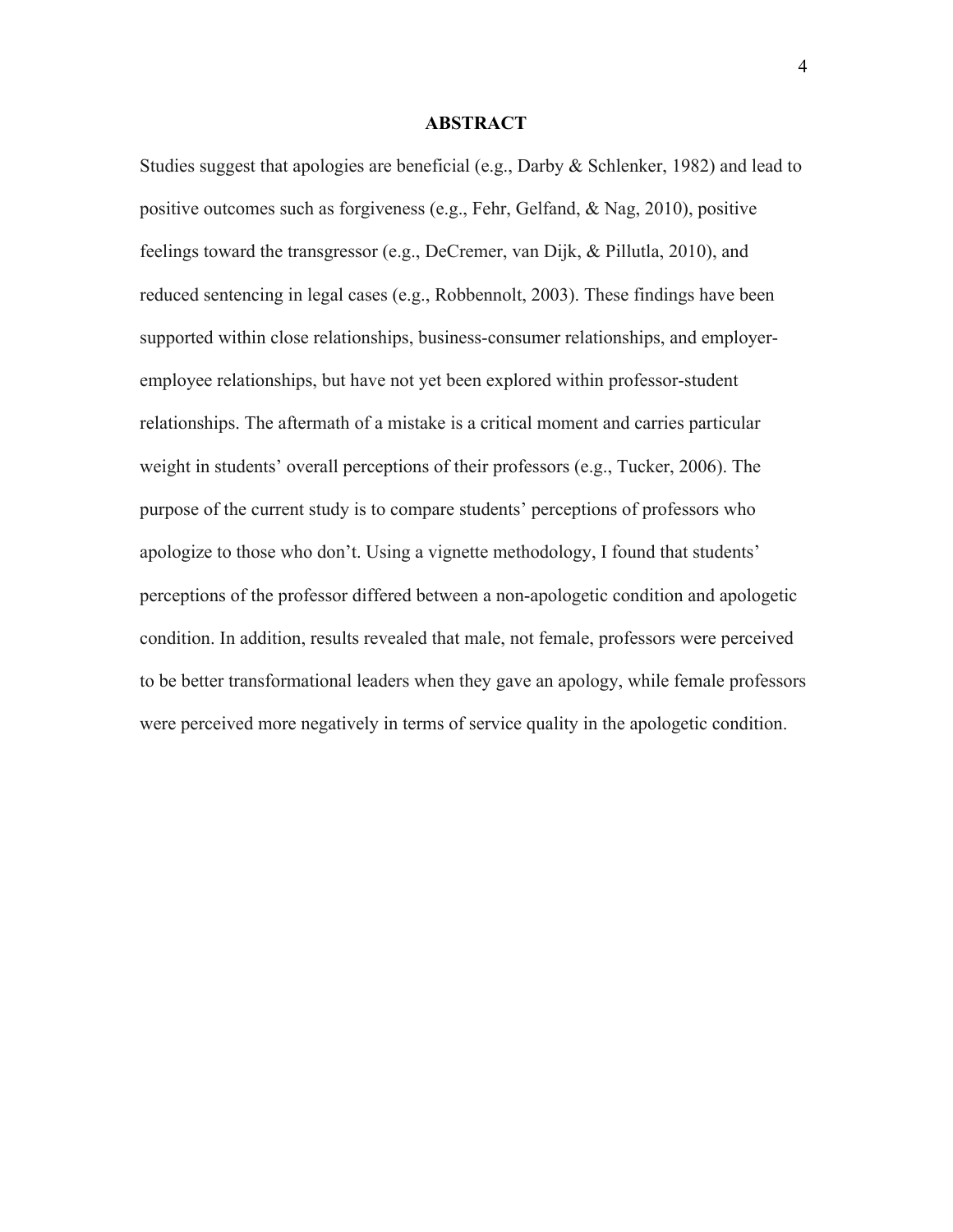#### **Introduction**

Research suggests that leader apologies are critical in rebuilding and sustaining longterm relationships (e.g., Kim et al., 2004). An apology consists of the transgressor admitting to the wrongdoing, accepting responsibility, expressing empathy, offering penance, and promising not to repeat the mistake in the future. Sincere apologies occur rather infrequently in organizations. Possibly because organizational leaders believe they will be more vulnerable to criticism if they apologize. However, this assumption is incorrect. Studies suggest that leaders who voluntarily apologize for their mistakes can make a powerful impression on followers who did not expect an apology (e.g., Tucker, 2006). Apologizing positively influences follower perceptions of leaders and helps build relationships rather than destroying them (e.g., Tucker, 2006). Research has been conducted related to leader-follower relations and apology effectiveness, however little research, if any, has examined students' perceptions of professors who apologize. Most studies include participants of equal role status or in organizational settings.

#### **What are the Components of an Apology?**

An apology acts as a tool used to respond to perceived offenses or misunderstandings. The transgressor has the opportunity to admit the act was wrong, accept responsibility for the offence, express empathy, offer penance, and/or promise not to repeat the untoward behavior in the future (Goffman, 1971; Schmitt et al., 2004). Across disciplines such as marketing, management, psychology, and law, researchers find apologies can consist of a range of components including compensation, expressions of empathy, and an explanation of what happened. Compensation refers to offering the apology recipient a good (e.g., a refund) to restore balance. An example of this could be a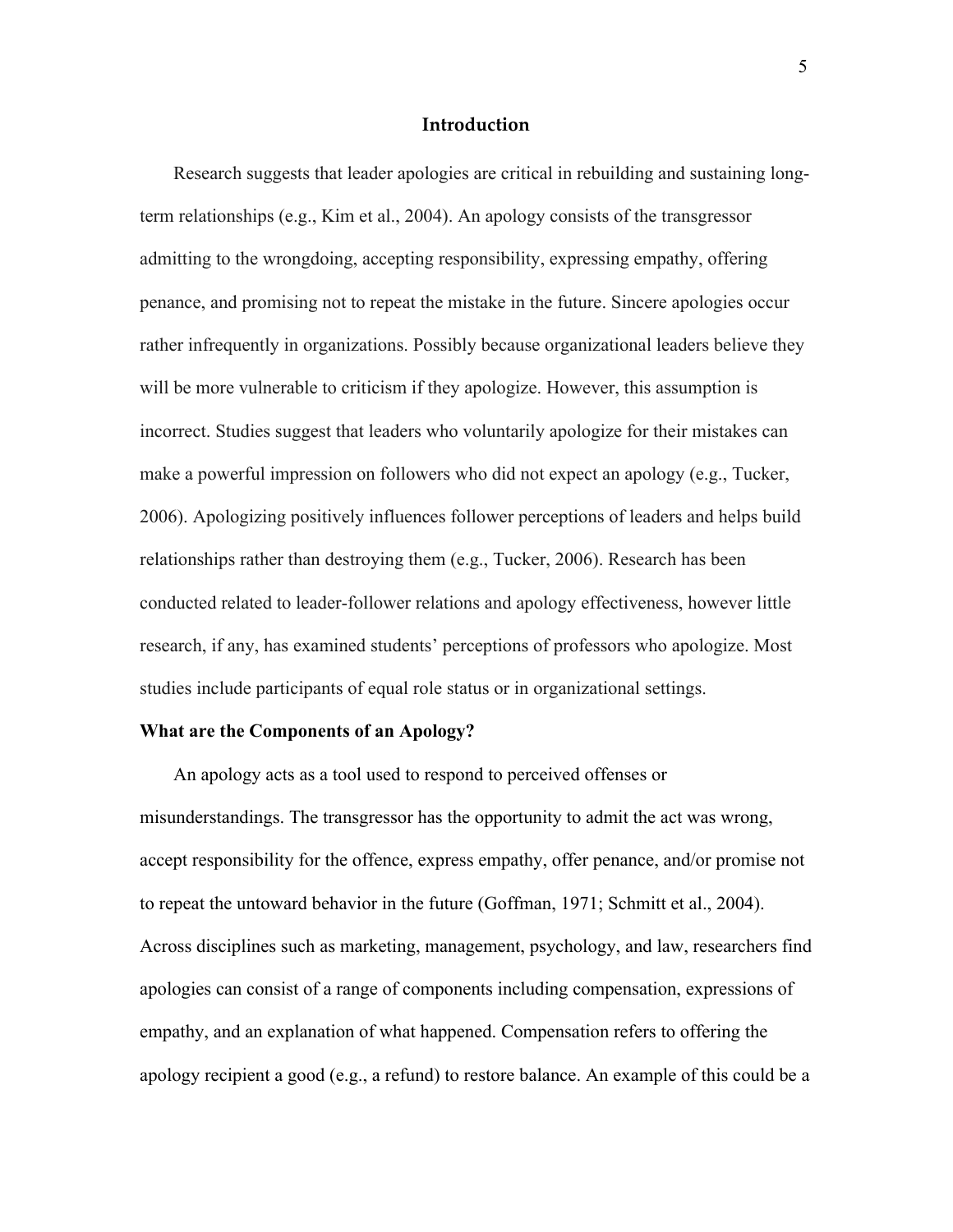form of payment or anything of value to counterbalance the mistake. If the transgressor feels they need to generate forgiveness and enhance their future relationship with the victim, then they may offer empathy. Empathy is the action of understanding, being aware of, being sensitive to, and vicariously experiencing the feelings, thoughts, and experience of another person of either the past or present. For example, an empathetic apology would consist of the transgressor acknowledging the full impact of their actions and sincerely saying they are sorry to that other person. An apology can also include nonverbal components such as facial expressions, body language, and tone of voice. Finally, an apologizer could offer an explanation. An example of this would include the apologizer explaining why the mistake or failure happened so the victim understands why the apologizer had behaved in that harmful way.

#### **Are Apologies Effective?**

Research shows that apologies are complex speech acts, which can have a range of positive effects, including triggering forgiveness, restoring trust, reducing aggression, enhancing future relationship closeness, and promoting well-being (e.g., Hodgins and Liebeskind, 2003; Writvliet et al., 2002). Some of these outcomes were found in a recent study that investigated apologies and transformational leadership. Tucker (2006) conducted a vignette study involving all respondents reacting to the same scenario with the supervisor apologizing in one condition or not apologizing in the other. The results revealed leaders who apologized for mistakes are perceived as more transformational than leaders who did not apologize for their mistakes (e.g., Tucker, 2006).

This research discussed above has yet to look at apologies in higher education. The purpose of the current work is to examine students' perceptions of professors who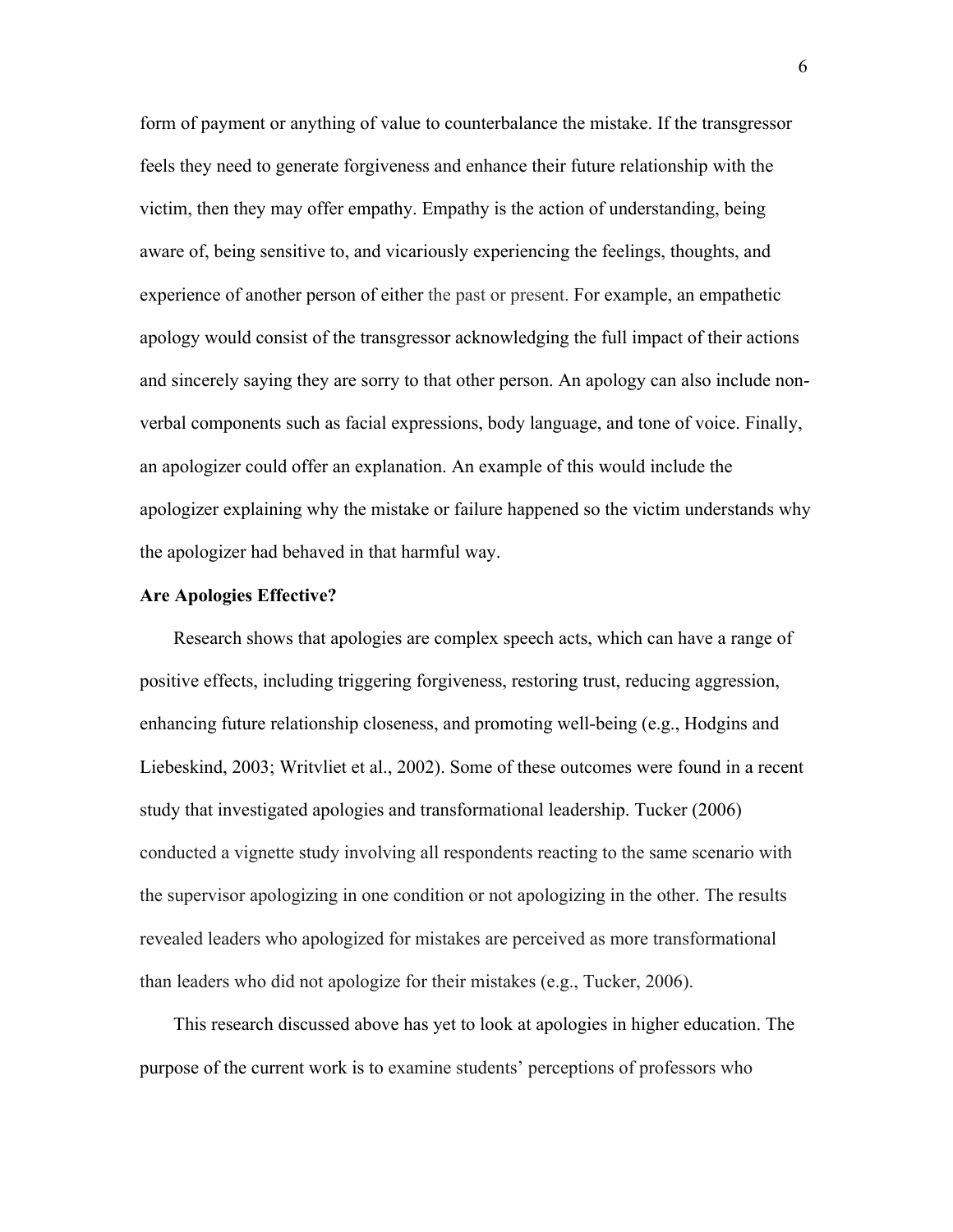apologize. Given the findings above, I propose:

*Hypothesis 1:* Students will be more forgiving of professors when an apology is provided versus when no apology is given.

*Hypothesis 2:* Professors who apologize (versus those who do not) will be perceived as more transformational than professors who do not apologize for mistakes.

*Hypothesis 3:* Professors who apologize (versus those who do not) will be perceived as more competent than professors who do not apologize for mistakes.

*Hypothesis* 4: Professors who apologize for mistakes will be perceived as more trustworthy and caring (as measured by service quality) than professors who do not apologize for mistakes.

These dependent variables were selected because these variables show to be affected by apologies in other types of relationships such as firm-customer relationships (e.g., Hodgins and Liebeskind, 2003; Writvliet et al., 2002). Previous studies examined the general effects of apologies, the examination of leader-follower relations, and apologies involving individuals of equal role status. Some results offer strong support that apologizing after wrongdoing is related to higher perceptions of transformational leadership (e.g., Tucker, 2006). It is possible these results may differ in student-professor relationships.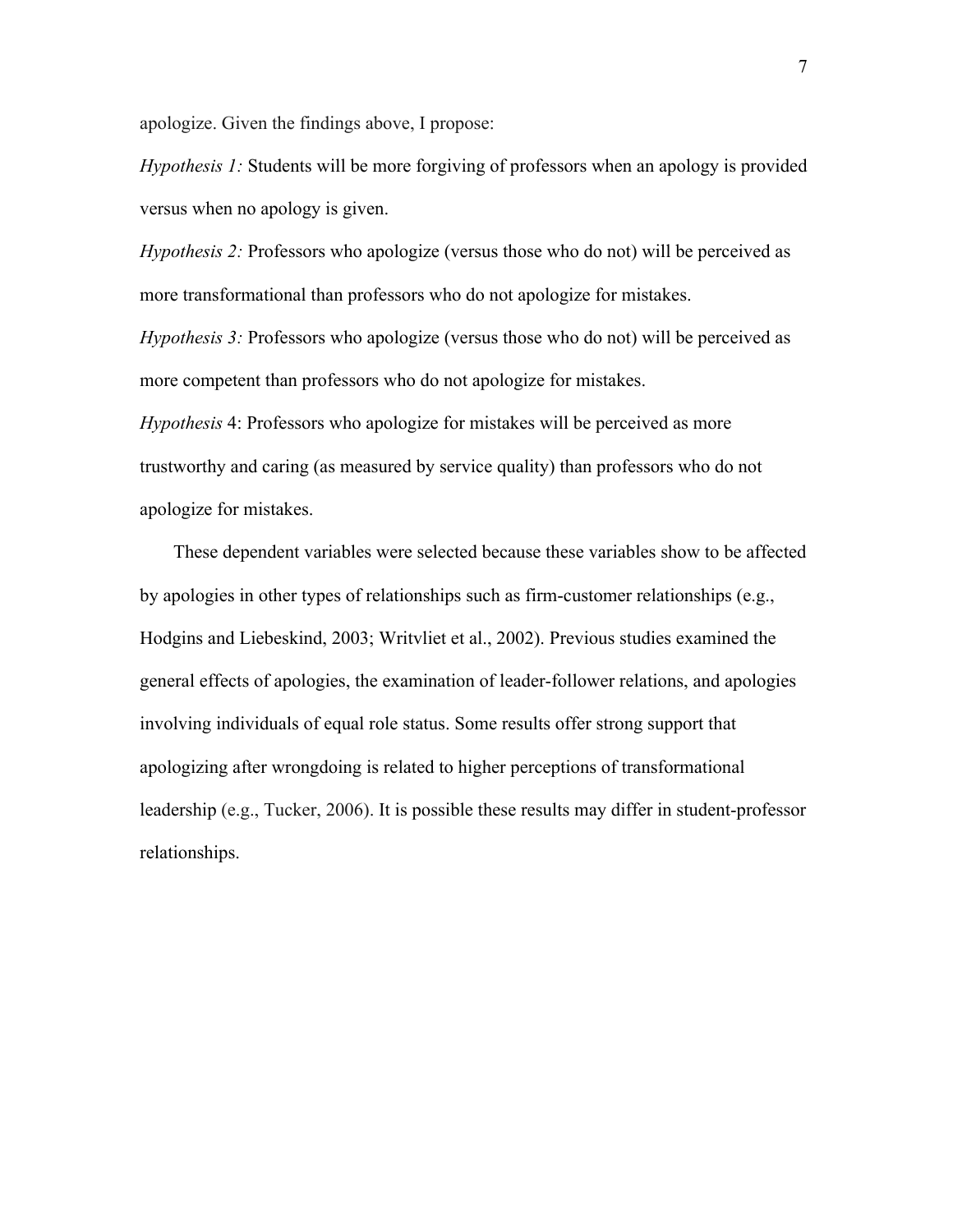#### **Methods**

#### **Overview**

To test these hypotheses, I developed a vignette set in the context of an undergraduate classroom. All participants began the study by reading a vignette in which a professor made a mistake (see Appendix 1 for vignette). Next, participants were randomly assigned to either an apology or no apology condition (see Appendix 2). In the apology condition, the professor was depicted as taking responsibility for the mistake, expressing empathy and asking for forgiveness. This apology includes all of the components found to be effective in the marketing and psychology literatures (e.g., Hausman and Mader, 2004; Hodgins, Liebeskind, & Schwartz, 1996). Each condition had 30 participants. After reading the vignette and subsequent apology or non-apology, participants completed a manipulation check and then rated the professor on forgiveness, transformational leadership, competence, and service quality. Participants also responded to a demographics questionnaire.

#### **Participants**

Sixty Bridgewater State University students participated in this vignette study. There were no limitations related to demographics. Students took the survey by approaching me at a table I set up in Bridgewater State University's Rondileau Campus Center. I drew in students with signs on the table explaining the research study, how it was only a fiveminute time commitment, and that they would be rewarded five dollars after they completed it. I applied for and fortunately received a grant of three hundred dollars from BSU's Office of Undergraduate Research. This grant easily allowed me to gather sixty participants for my study. I also took advantage of my time by having some students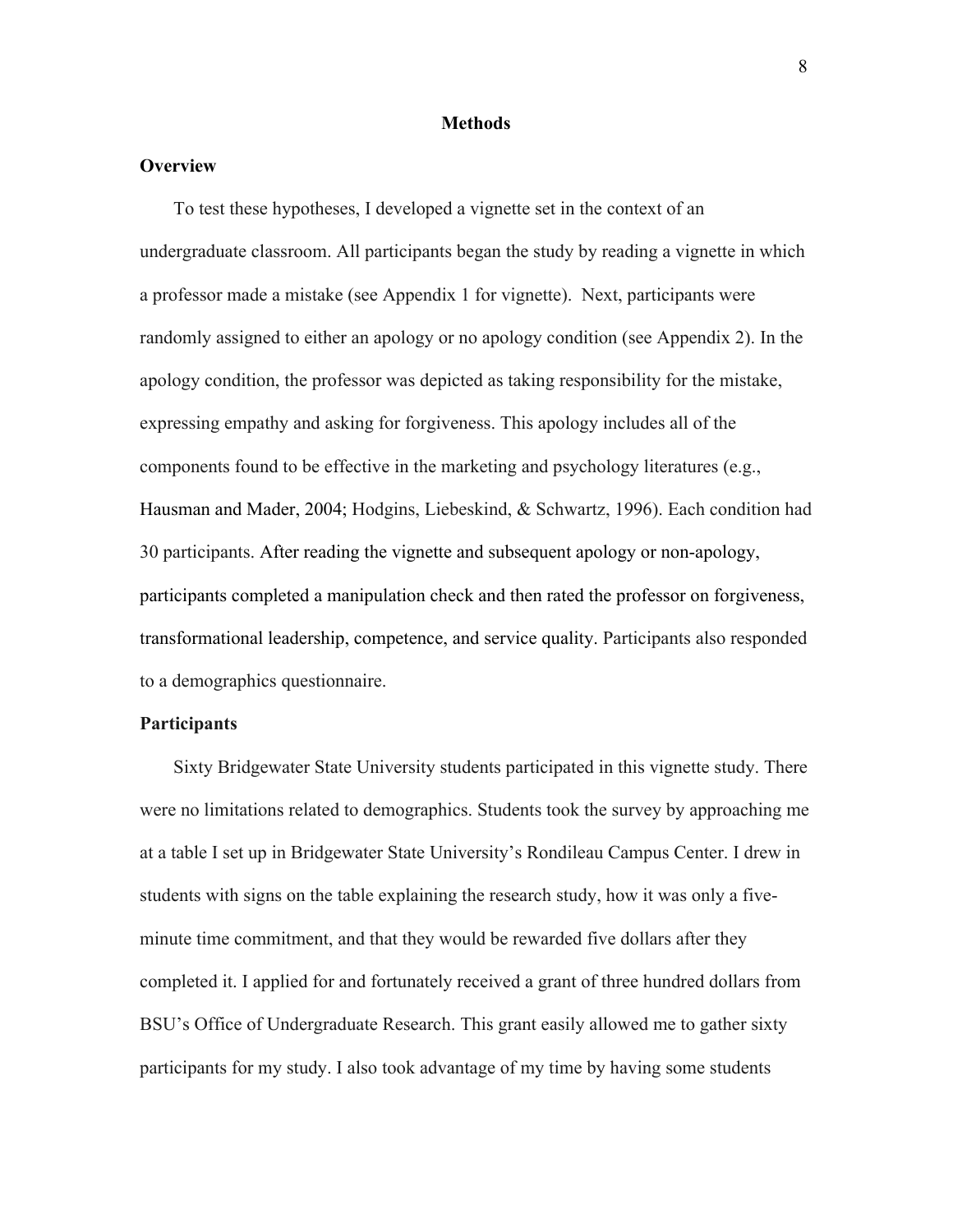complete the survey before and after my business management classes. The participants completed the survey remotely by smartphone or personal computer. The questionnaire was taken on the software program Qualtrics, The World's Leading Research & Insights Platform. The majority of the participants were under twenty-three years old (79%). All participants received five dollars in cash as compensation for their participation. Sixty-six percent of the participants were female, and thirty-four percent were male. The GPA of the students averaged out to a 3.25. The majority of the participants were seniors (72%).

#### **Instruments**

*Manipulation Check.* To confirm that the apology manipulation worked, participants were asked to what extent they agreed with the following statements 1) "the professor made a mistake," 2) "the professor provided a sincere apology," and 3) "this situation is plausible." Responses to all of these questions were given on a 1 (*strongly disagree*) to 7 (*strongly agree*) scale.

*Forgiveness.* To measure forgiveness, the Transgression-Related Interpersonal Motivations Inventory scale (McCullough et al., 1998) was used. The eleven items were adapted to fit the situation (see Appendix 4 for the items). Forgiveness is defined as the forgoing of vengeful behavior (McCullough et al., 1998). For example, one item stated, "I would keep as much distance between Professor Young and I as possible." Participants responded on a 1 (*strongly disagree*) to 7 (*strongly agree*) scale.

*Transformational leadership.* To measure transformational leadership a modified version of Carless et. al. (2000) seven-item Global Transformational Leadership scale was used (see Appendix 3 for the items). This scale was chosen because of its conciseness and universality. Transformational leadership is primarily defined as the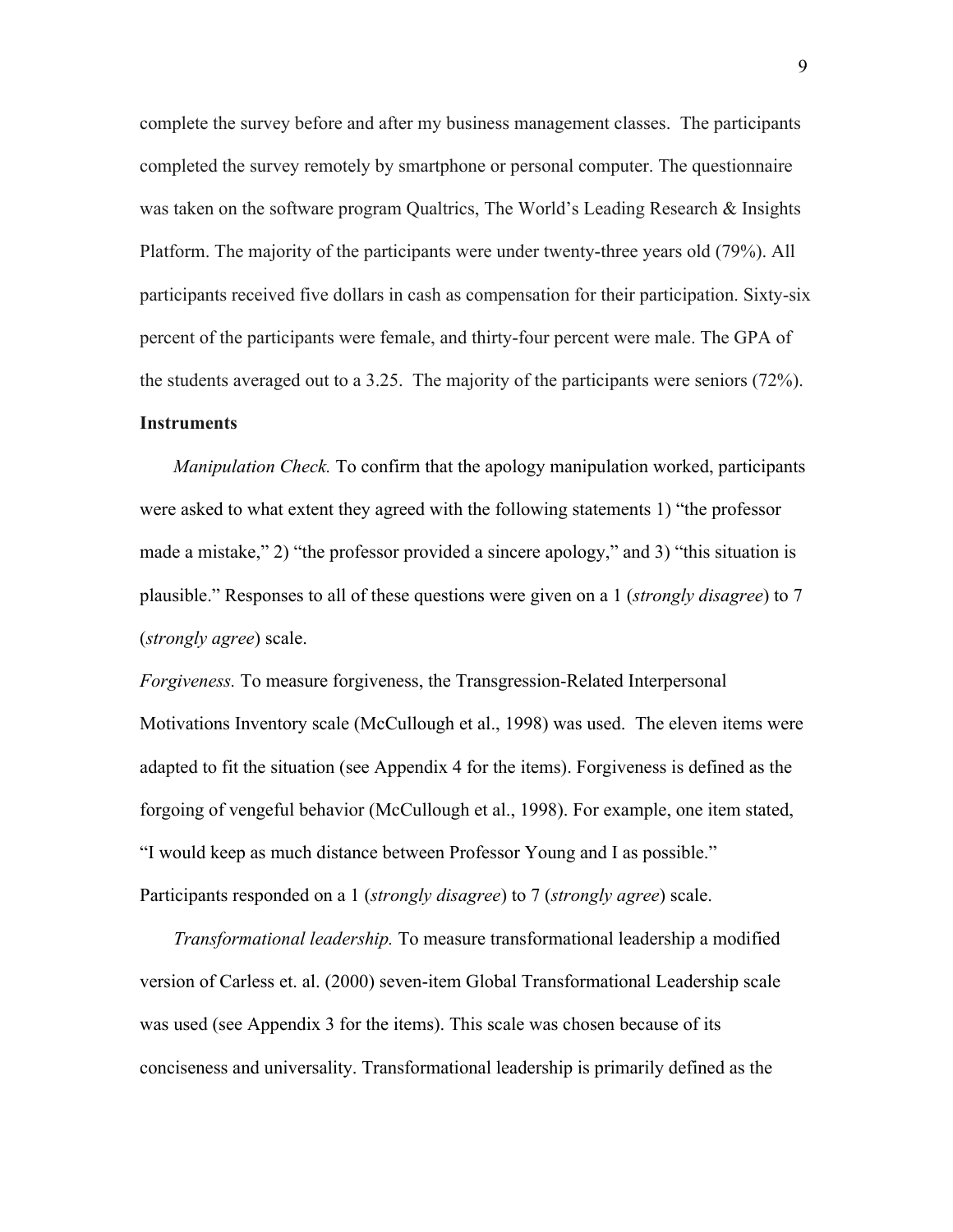focus on follower development and includes four specific leader characteristics: idealized influence, inspirational motivation, intellectual stimulation, and individualized consideration (e.g., Tucker, 2006). Transformational leaders pay attention to their followers' unique needs and abilities (Bass and Steidlmeier, 1999). The seven items were adapted to fit the situation. For example, one item was re-worded to state: "My professor treats students as individuals, supports and encourages their development." Participants responded on a 1 (*strongly disagree*) to 7 (*strongly agree*) scale.

*Service Quality.* The Social Aspects of Professional Service scale (Hausman & Mader, 2004) was used to measure service quality. Six, five point Likert-type items are used to measure the degree to which a customer believes a service provider is trustworthy and caring based on a recent customer. Hausman (2004) used the scale in the patientphysician context and referred to it as Social Aspects of Professional Service. The adjusted six items included, "I trust my professor's judgment," "I feel my professor accepts me for who I am," "My professor appears sympathetic to my problems," "My professor seems to care about me," "My professor is honest with me," and finally "My professor is very attentive with me." Participants responded on a 1 (*strongly disagree*) to 7 (*strongly agree*) scale.

*Competence.* The Competence of the Employee scale (Dolen et al., 2002) was used to measure perceptions of professor competence. Six, seven-point Likert-type items are used to assess the degree to which a student believes that a professor performed efficiently and effectively. The context examined by Dolen et al. (2002) involved a shopper and a salesperson in a retail store. The six items were adapted to fit the situation. The adjusted six items included: "The professor is capable," "The professor is efficient,"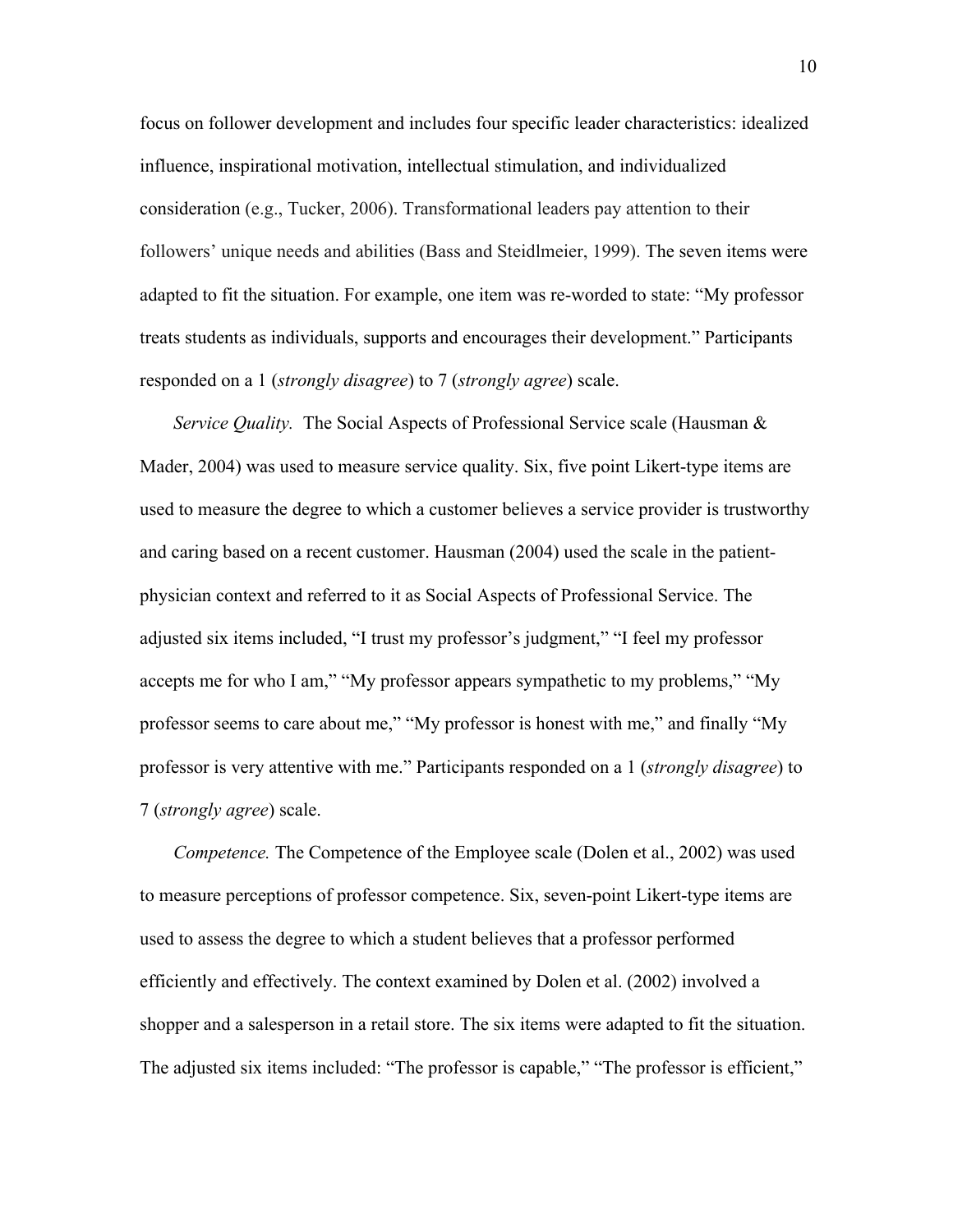"The professor is organized," "The professor is thorough," "The professor met my needs," and "The professor performed as I expected." Participants responded on a 1 (*strongly disagree*) to 7 (*strongly agree*) scale.

*Professor gender.* To assess perceptions of gender, participants were asked, "What gender do you believe the professor in the vignette is?"

#### **Results**

#### **Manipulation Check**

In the apology manipulation check, participants were asked to what extent do they agree or disagree that the professor made a mistake, provided a sincere apology, and believed the situation was plausible. Overall participants believed the professor had made a mistake  $(M = 6.03)$  and that the situation seemed plausible  $(M = 5.48)$ . Furthermore, participants were more likely to believe that a sincere apology had been offered in the apology condition ( $M = 5.93$ ) than the no apology condition ( $M = 4.43$ ,  $t(59) = -4.158$ , p  $= .000$ ).

#### **Willingness to Forgive**

My first hypothesis was students will be more forgiving of professors when an apology is provided versus when no apology is given. To test this a t-test was completed comparing those in the apology condition to those in the non-apology condition on forgiveness. This hypothesis was not supported. Students in the apology condition were not more forgiving of the professor  $(M = 5.71)$  than those in the non-apology condition  $(M = 5.56, t(59) = -.461, p = .646)$ .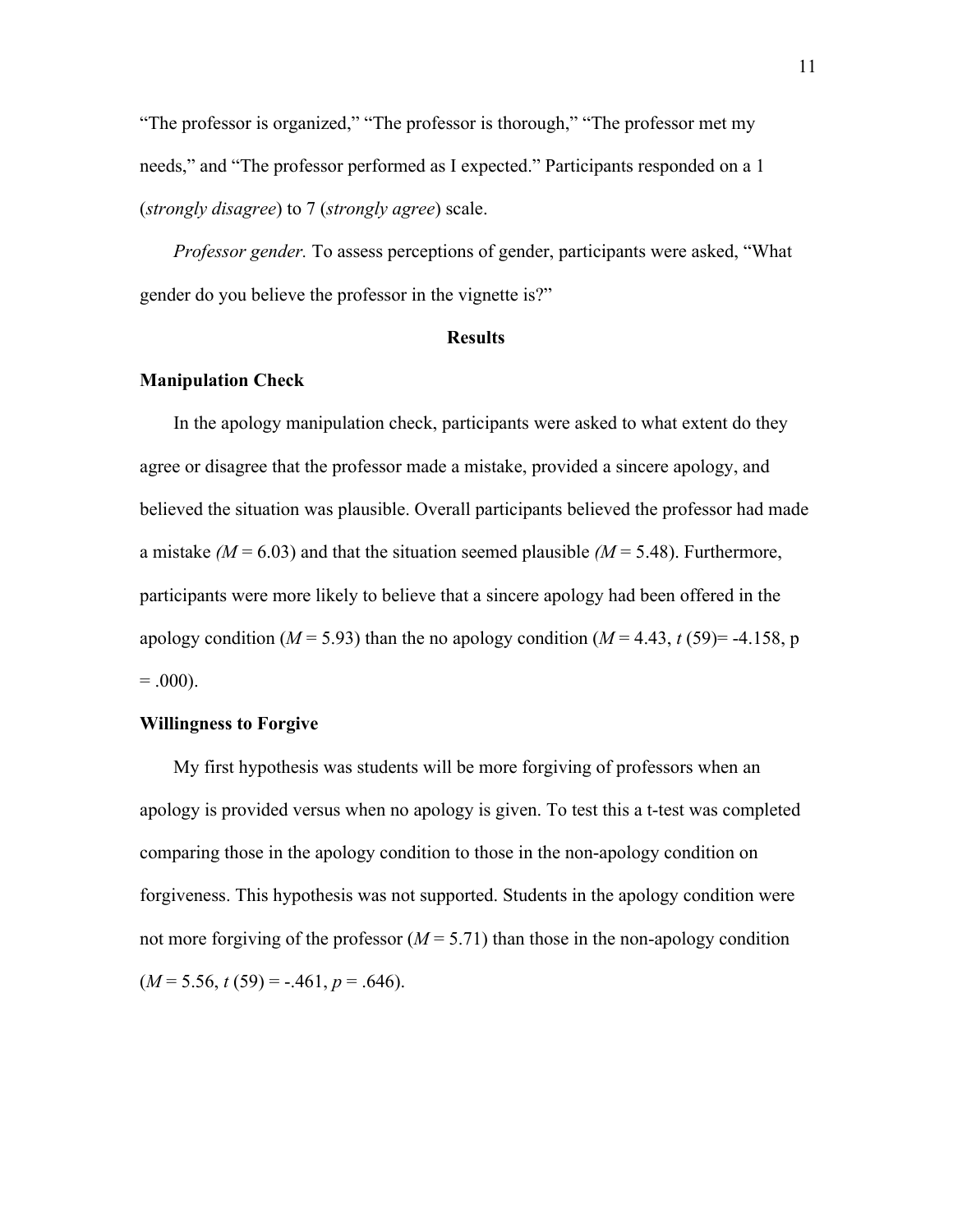#### **Transformational leadership perceptions**

My second hypothesis was: professors who apologize (versus those who do not) will be perceived as more transformational than professors who do not apologize for mistakes. This hypothesis was supported: professors who apologized were rated by students as more transformational ( $M = 4.94$ ) than those who did not ( $M = 4.13$ ),  $t(59) = -2.657$ ,  $p =$ .010.

### **Competence**

My third hypothesis was: professors who apologize (versus those who do not) will be perceived as more competent than professors who do not apologize for mistakes. This hypothesis was not supported. Students in the apology condition did not believe the professor was more competent  $(M = 3.71)$  than those in the non-apology condition  $(M = 100)$ 4.08,  $t(59) = 1.24$ ,  $p = .219$ ).

#### **Service quality perceptions**

My final hypothesis was professors who apologize for mistakes will be perceived as more trustworthy and caring (as measured by service quality) than professors who do not apologize for mistakes. This hypothesis was not supported and in fact we found the opposite occurred. Students rated professors who apologized as worse  $(M = 2.96)$  than those who did not apologize ( $M = 3.59$ ,  $t(59) = 2.194$ ,  $p = .032$ ).

#### **Gender perceptions**

Sixty-eight percent of the participants perceived the professor in the vignette as male, and thirty-two percent of the respondents perceived the professor as female. In the study, if a student believed the professor was male, the professor was rated as more transformational if he apologized than if he did not (see Table 1). There were no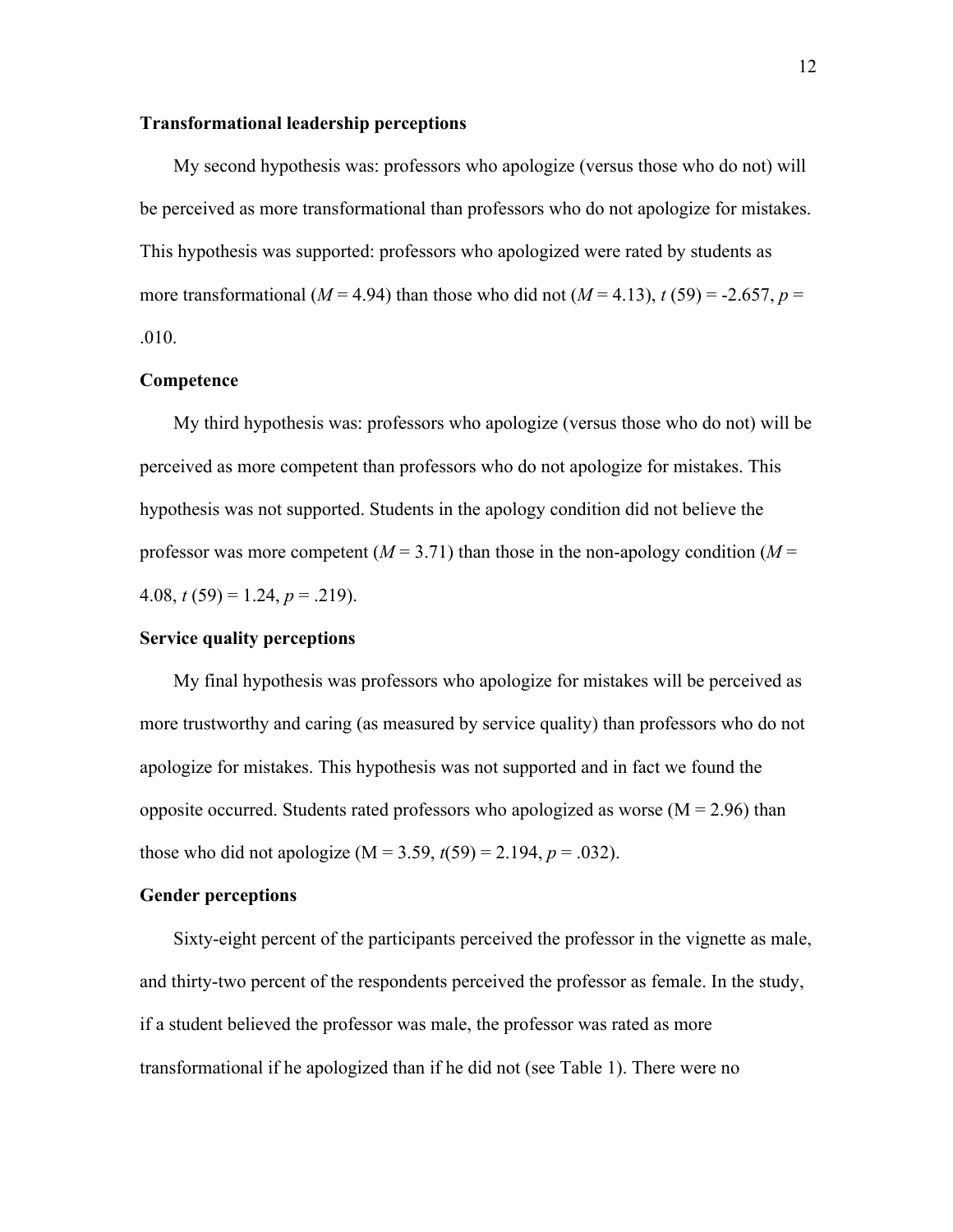significant differences between the two conditions on forgiveness, service quality, or competence. Interestingly, a different result emerged for the professor when the students perceived or saw her as female. Students judged a female professor more negatively in terms of service quality in the apology condition versus the non-apology condition (see Table 2). No such gender differences were found for transformational leadership, forgiveness, or competence.

### **Discussion**

This study represents a first attempt to examine student assessments of professors after they apologize for a mistake. I found that male, but not female, professors who apologize for their mistakes are perceived to be more transformational than those who do not. Female, but not male, professors who apologize are perceived more negatively in terms of service quality. My study did not compare males to females, I investigated gender separately and compared apology to no apology regarding the perceptions of the professor's gender. My findings introduce an entire new research topic to be investigated in perceptions of professors regarding gender and apologies.

As the vignette was situated in a classroom context dealing with a professor-student issue, both internal and ecological validity were enhanced. There has been much research conducted relating to leader-follower relations and apology effectiveness (e.g., Tucker, 2006). However, this research study has focused specifically on students' perceptions of professors who apologize for mistakes in the classroom. Professors would benefit from this study because it would help explain students' attitudes towards them after a mistake was made and/or an apology was given.

The students' perceptions of male versus female differences reveal results that were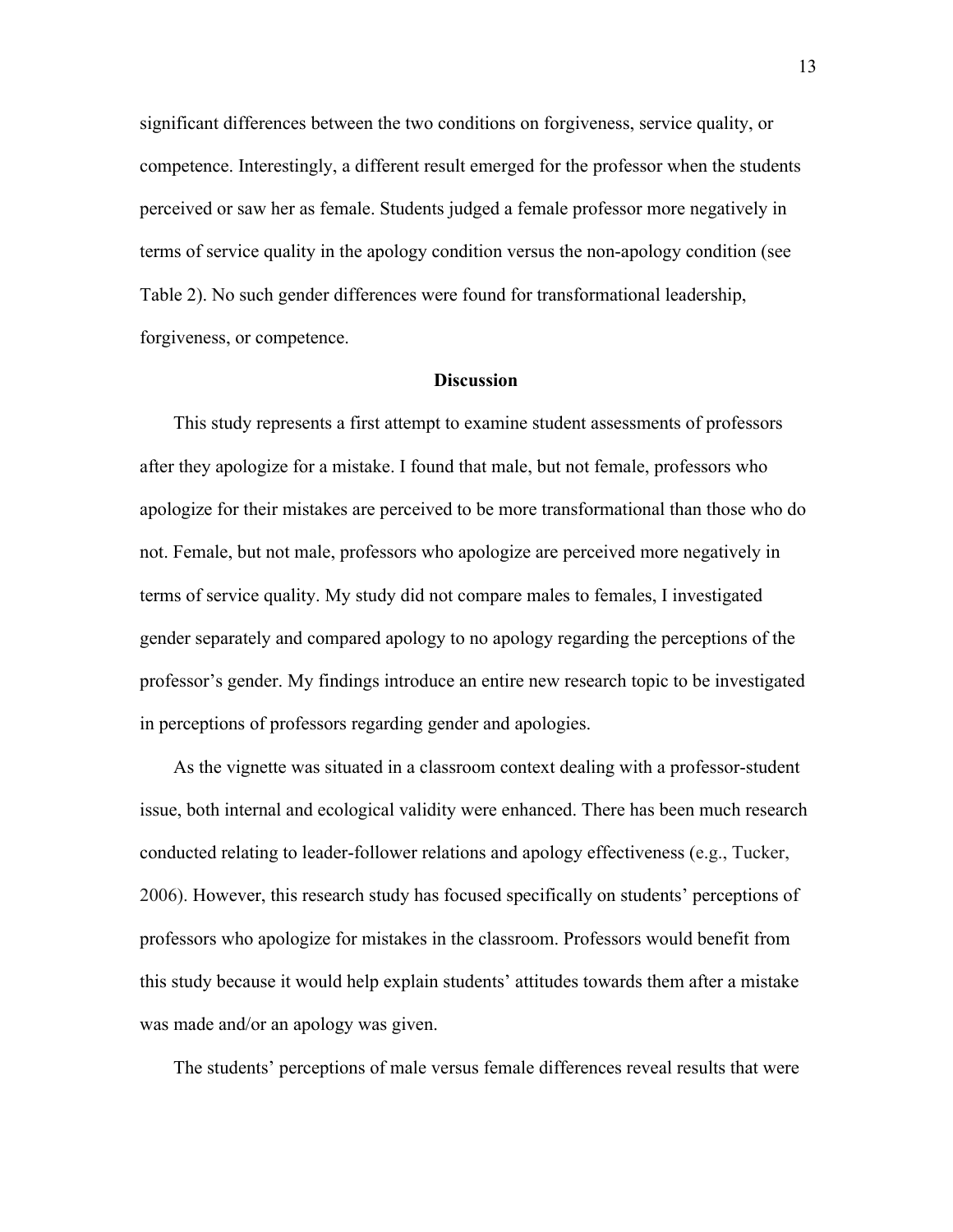not expected. This is different than the relationship typically found in the apology literature, typically apologies work for all (e.g., Tucker, 2006). Male professors were rated higher in transformational leadership after apologizing, while female professors were rated lower in terms of service quality in the apologetic condition. These findings are somewhat surprising given findings from other studies suggest that females are generally rated higher in transformational leadership (Eagly et al., 2003). One possible explanation is that we created an apology that was better suited for males than for females. Female leaders may apologize in a qualitatively different way than male leaders and indeed, apology research suggests this to be the case (e.g., Hodgins and Liebeskind, 2003). Research suggests that perceptions of women are more strongly affected by expressions of responsibility and regret than those of men (Tata, 2000). Thus, students' perceptions of male or female professors may be altered if physical behavior was known.

This finding is similar to research findings on gender and evaluations where females are also perceived more negatively (Basow and Silberg 1987; Bianchini et al., 2012, Summer et al. 1996). However, researchers believe this may depend on the gender composition of the class, with students rating instructors of their same gender more favorably (Centra and Gaubatz 2000). Applied to the current study, it may be the case that female students would rate the female professors more favorably post-apology.

Furthermore, studies also suggest the type of course being instructed can influence students' perception of their professor. Female instructors in business and electronic courses are perceived overall more negatively with a larger male student body (Bianchini et al., 2012). This might provide insight as to why female professors who apologize are perceived more negatively.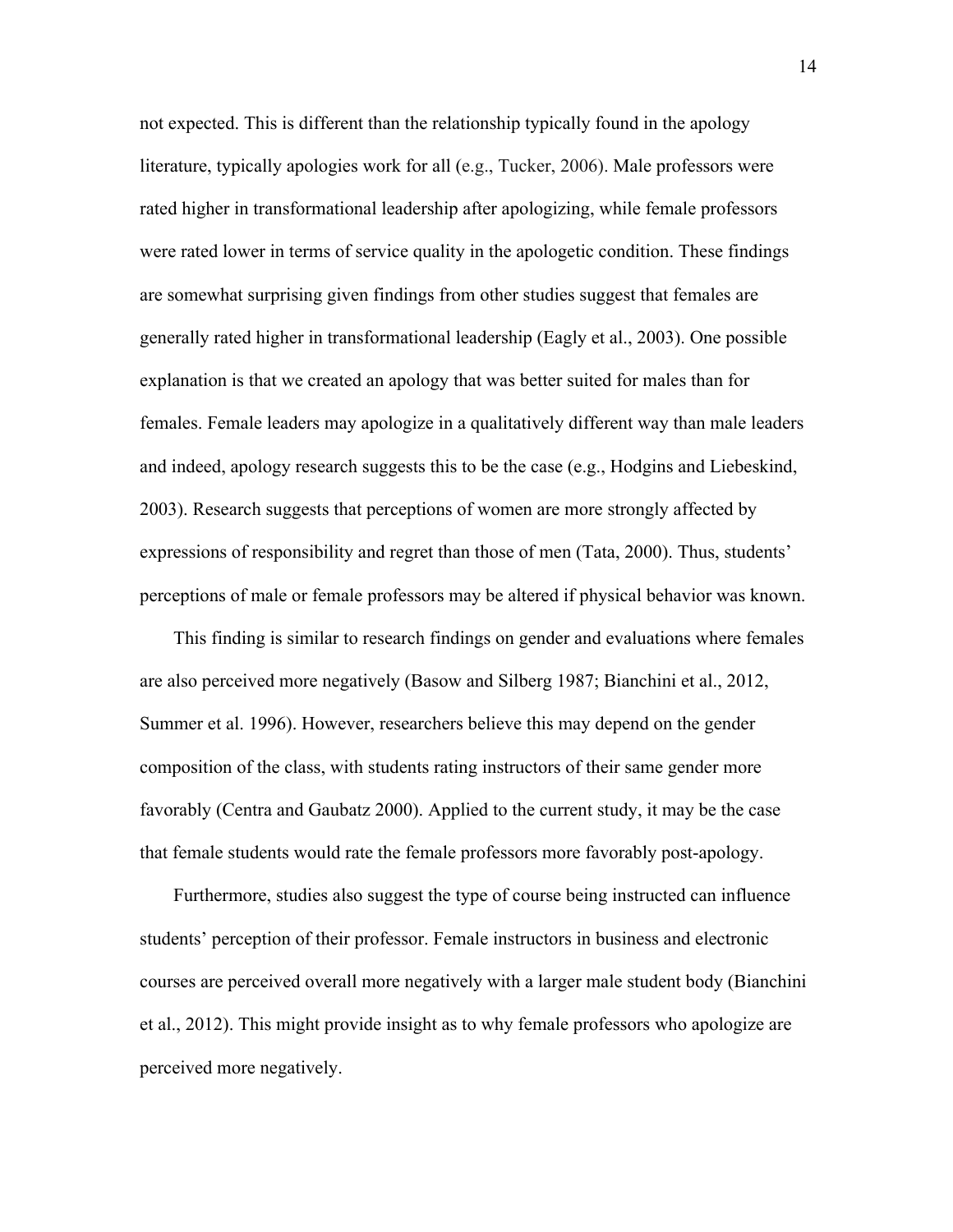#### **Limitations and directions for future research**

There is a need for more research on apologies, more specifically on the role of apologies in higher education between professors and students. We know very little about what professors actually think about apologizing to students. Qualitative research on responses to critical moments with the student and the classroom would provide insight into areas such as consequences of students' perceptions of professors before and after an apology is offered.

Second, more research is needed in real life settings with a larger number of participants. With all vignette studies, there are questions about whether participants respond in the same way to the hypothetical situation as they would to one in real life (e.g., Tucker, 2006). In field studies set in real life, the professor may show emotional or physical expressions during an apology and this may alter the students' overall perception of the professor. Moving research on apologies in classroom contexts into the field, will provide opportunities to externally validate the effects of professors' physical or emotional expressions during apologies on their students' perceptions of them (e.g., Tucker, 2006). Also, in a field setting, there can be a form of penance offered to the students in the apology condition. Instead of money in this type of scenario, it can be extra credit given on the exam or a future exam. Two studies found that this specific element of apology has a particularly strong effect (Bottom et al., 2002; Schmitt et al., 2004). Any form of penance following an apology has the opportunity to drastically alter the victim's perception of the transgressor.

In this study a minor error was committed by the professor. It would be interesting to examine this relationship after errors of a more severe nature occurred. For example,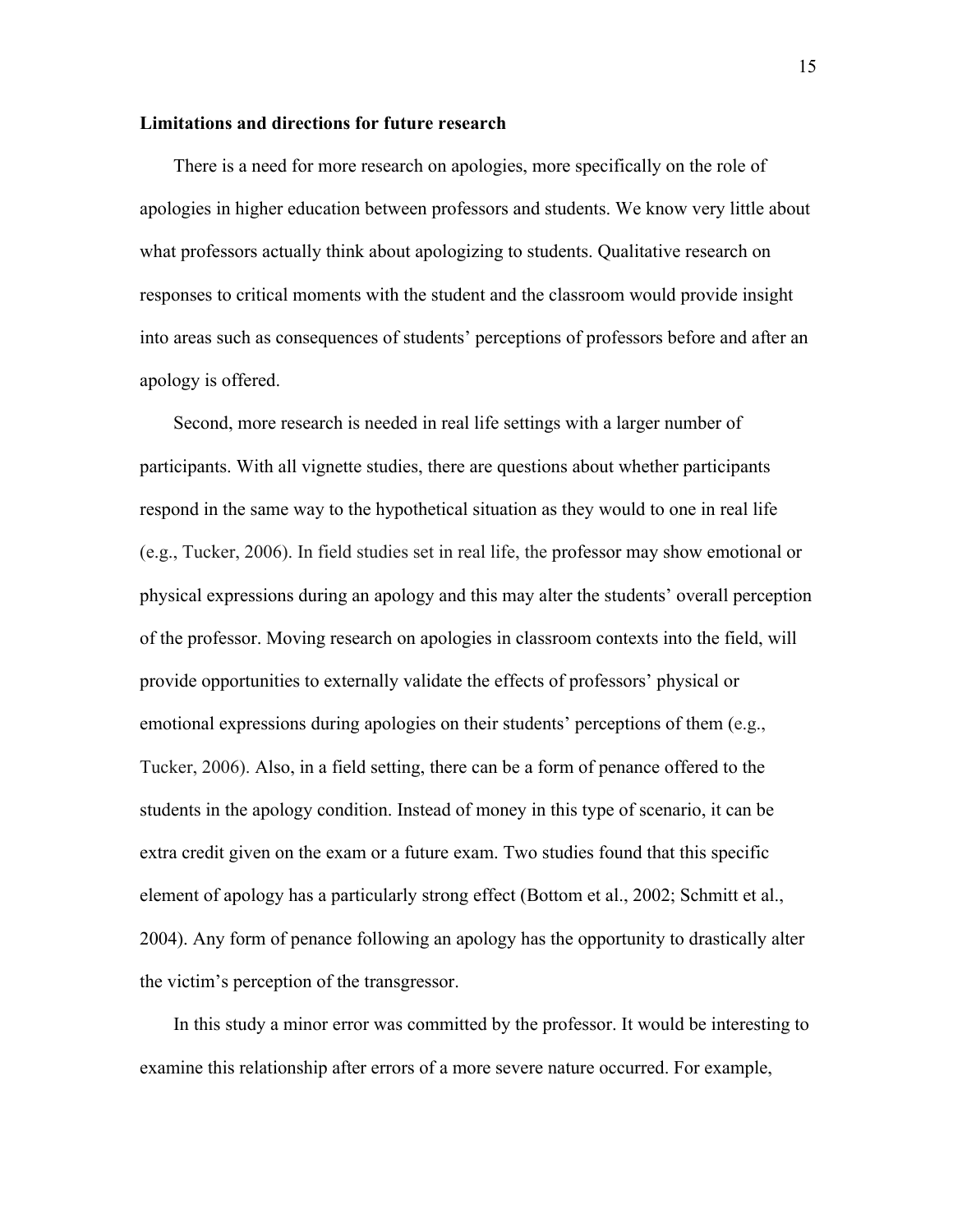what would occur if the professor unintentionally offended a student based off their race or gender. This more intensified unprofessional mistake of the professor may completely alter the students' perceptions of them. The physical and emotional expressions of the apology or apologies, if given, may alter the degree to which the students felt aggrieved or not by the professor's actions.

This study would be interesting to continue by examining the results in terms of the gender of the student. Some studies reveal that female students see female instructors as better organized, better communicators, more interactive, and providing higher quality exams, assignments, and feedback to students (Centra and Gaubatz 2000). Similar results are found comparing male students' perceptions of male professors. Results may vary in female-female, male-male, female-male, and male-female relationships because one could argue students' perceptions may be reflected from a professor's teaching technique (Centra and Gaubatz 2000). I believe the differences in teaching style of a male professor versus a female professor, or vice versa, have the ability to impact the student's perception of the professor of the same gender. Unfortunately, I was unable to explore this because of my small sample size.

#### C**onclusion**

This research contributes insight into how students assess professors' apologies and how these assessments impact their perceptions of those professors. At least in the classroom, our analyses suggest that students view male, but not female, professors as more transformational leaders if they provide a sincere apology. Also, our study suggests that students view female, but not male, professors more negatively in terms of service quality if they provide a sincere apology. This study opens new areas for continued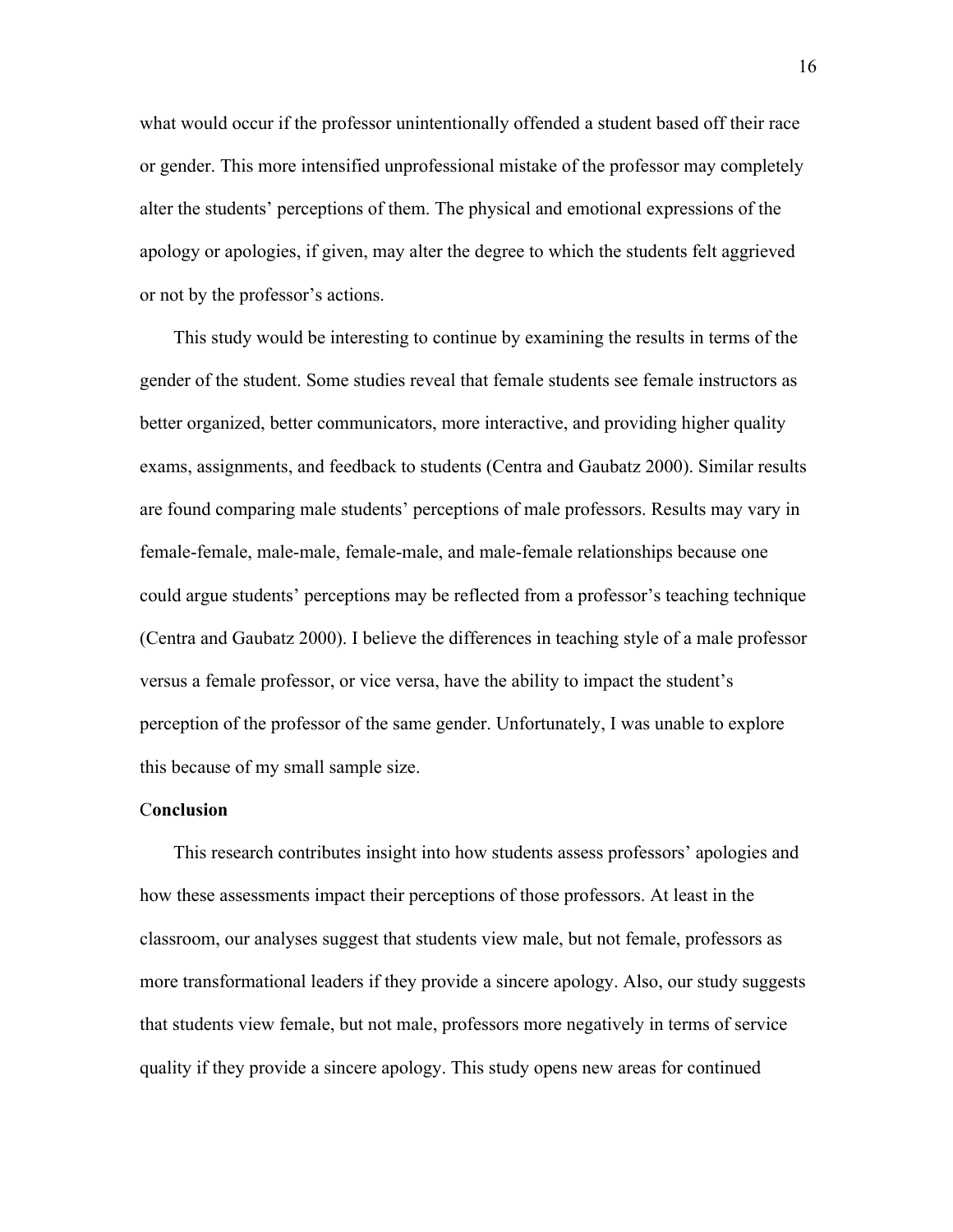exploration. Pursuing this research through field studies set in real life, will allow the opportunity to analyze the effects of professors' physical or emotional expressions during apologies on their students' perceptions of them. Overall, further research into additional contexts will develop a better understanding of apologies in higher education.

**References**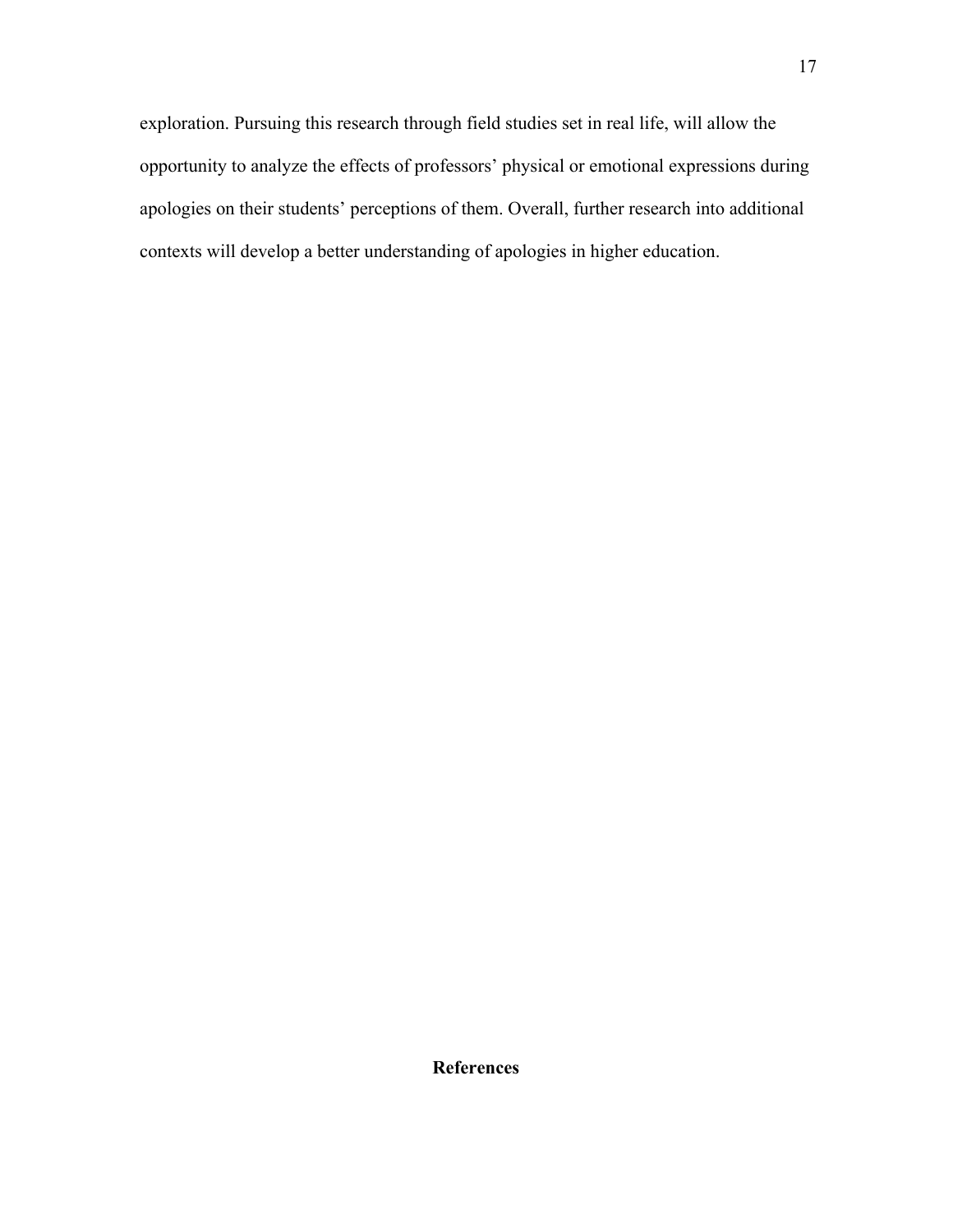- Basford, T. E., Offermann, L. R., & Behrend, T. S. (2014). Please accept my sincerest apologies: Examining follower reactions to leader apology. *Journal of Business Ethics*, *119*(1), 99-117.
- Basow, S.A. and Silberg, N.T. (1987). Student evaluation of college professors: are female and male professors rated differently? *Journal of Educational Psychology,, 79*(3), 308-314.
- Bass, B. and P. Steiglmeier (1999). Ethics, Character and Authentic Transformational Leadership Behaviour. *Leadership Quarterly, 10*(2), 181-217.
- Bianchini, S., Lissoni, F., & Pezzoni, M. (2013). Instructor characteristics and students' evaluation of teaching effectiveness: evidence from an Italian engineering school. *European Journal Of Engineering Education*, *38*(1), 38-57.
- Bisel, R. S., & Messersmith, A. S. (2012). Organizational and supervisory apology effectiveness apology giving in work settings. *Business Communication Quarterly*, *75*(4), 425-448.
- Bottom, W. P., Gibson, K., Daniels, S. E., & Murnighan, J. K. (2002). When talk is not cheap: Substantive penance and expressions of intent in rebuilding cooperation. *Organization Science*, *13*(5), 497-513.
- Carless, S. A., Wearing, A. J., & Mann, L. (2000). A short measure of transformational leadership. *Journal of Business and Psychology*, *14*(3), 389-405.
- Centra, J.A., and Gaubatz, N.B. (2000). Is there gender bias in student evaluations of teaching? *The Journal of Higher Education, 71*(1), 17-33.
- Compensation. (n.d.). Retrieved April 23, 2016, from http://www.merriamwebster.com/dictionary/compensation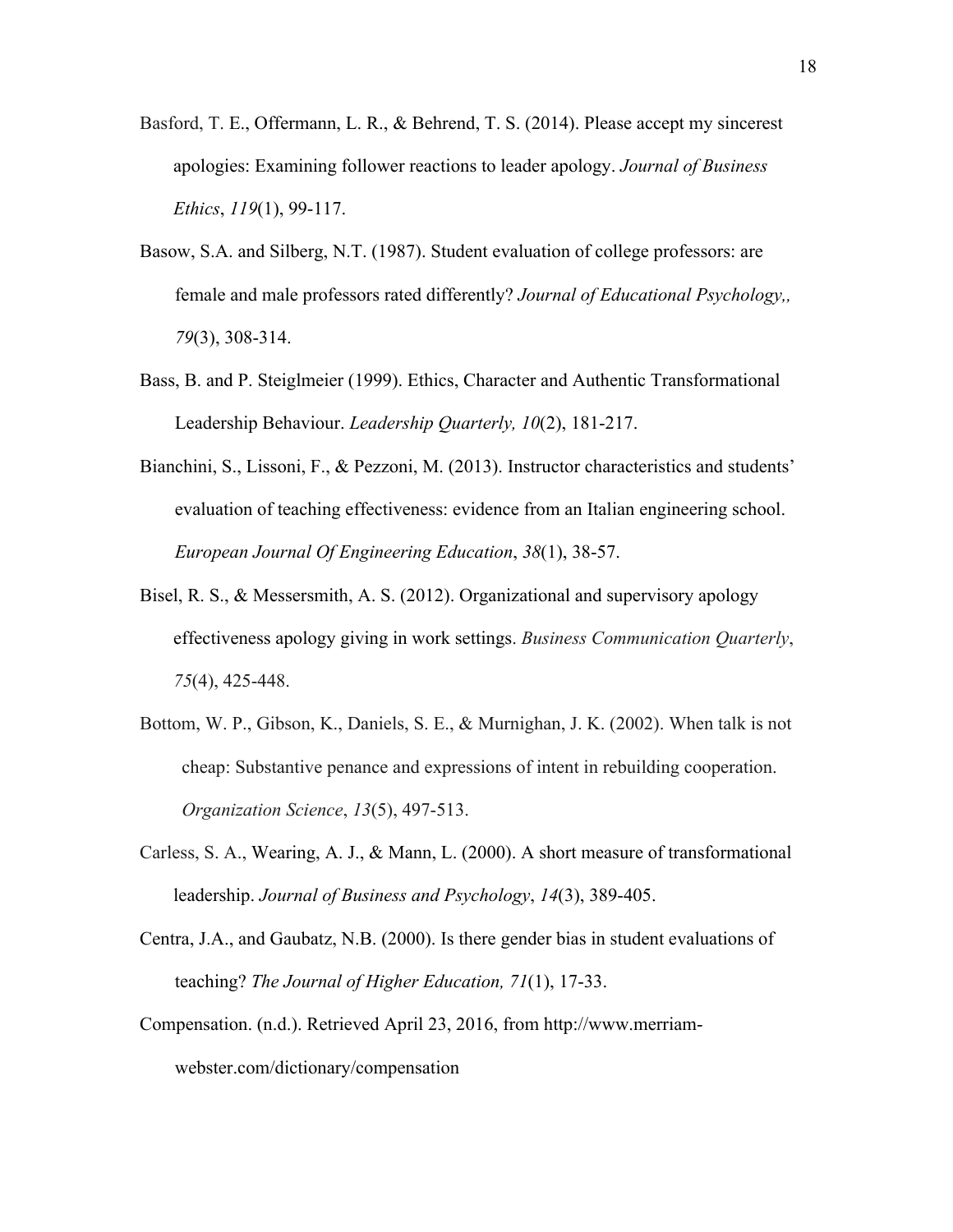- De Cremer, D., Pillutla, M. M., & Folmer, C. R. (2011). How important is an apology to you? Forecasting errors in evaluating the value of apologies. *Psychological Science*, *22*(1), 45-48.
- Dolen, Willemijn van, Jos Lemmink, Ko de Ruyter, and Ad de Jong (2002), "Customer-Sales Employee Encounters: A Dyadic Perspective," *JR,* 78 (4), 265-279.
- Eagly, A. H., Johannesen-Schmidt, M. C., & Van Engen, M. L. (2003). Transformational, transactional, and laissez-faire leadership styles: a meta-analysis comparing women and men. *Psychological bulletin*, *129*(4), 569.
- Empathy. (n.d.). Retrieved April 23, 2016, from http://www.merriamwebster.com/dictionary/empathy
- Explanation. (n.d.). Retrieved April 23, 2016, from http://www.merriamwebster.com/dictionary/explanation
- Fehr, R., Gelfand, M. J., & Nag, M. (2010). The road to forgiveness: a meta-analytic synthesis of its situational and dispositional correlates. *Psychological bulletin*, *136*(5), 894-914.
- Goffman, E. (1971). Relations in Public: Microstudies of the Public Order. *Basic Books Inc, New York.*
- Hausman, Angela and Deanna Mader (2004), Measuring Social Aspects in the Physician/Patient Relationship. *Health Marketing Quarterly,* 21 (3), 3-26.
- Hodgins, H. S., Liebeskind, E., & Schwartz, W. (1996). Getting out of hot water: Facework in social predicaments. *Journal of Personality and Social Psychology*, *71*(2), 300.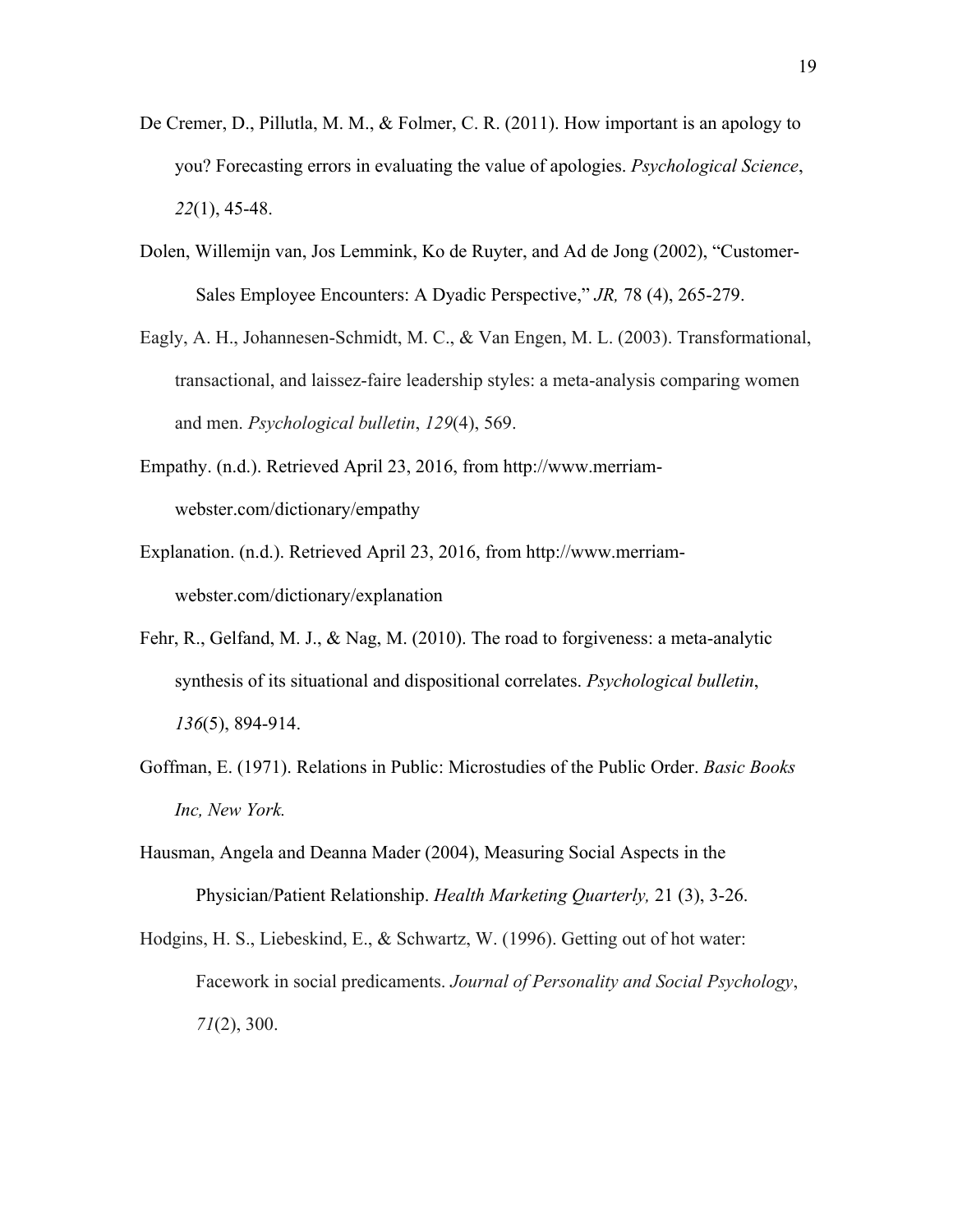- Kim, P. H., Ferrin, D. L., Cooper, C. D., & Dirks, K. T. (2004). Removing the shadow of suspicion: the effects of apology versus denial for repairing competence-versus integrity-based trust violations. *Journal of applied psychology*, *89*(1), 104.
- McCullough, M. E., Rachal, K. C., Sandage, S. J., Worthington Jr, E. L., Brown, S. W., & Hight, T. L. (1998). Interpersonal forgiving in close relationships: II. Theoretical elaboration and measurement. *Journal of personality and social psychology*, *75*(6), 1586
- Qualtrics. The World's Leading Research & Insights Platform. https://www.qualtrics.com
- Schlenker, B. R. (1980). *Impression management: The self-concept, social identity, and interpersonal relations* (Brooks/Cole, Monterey, CA)*.*
- Tata, J. (2000). She said, he said. The influence of remedial accounts on third-party judgments of coworker sexual harassment. *Journal of Management*, *26*(6), 1133- 1156.
- Tucker, S., Turner, N., Barling, J., Reid, E. M., & Elving, C. (2006). Apologies and transformational leadership. *Journal of Business Ethics*, *63*(2), 195-207.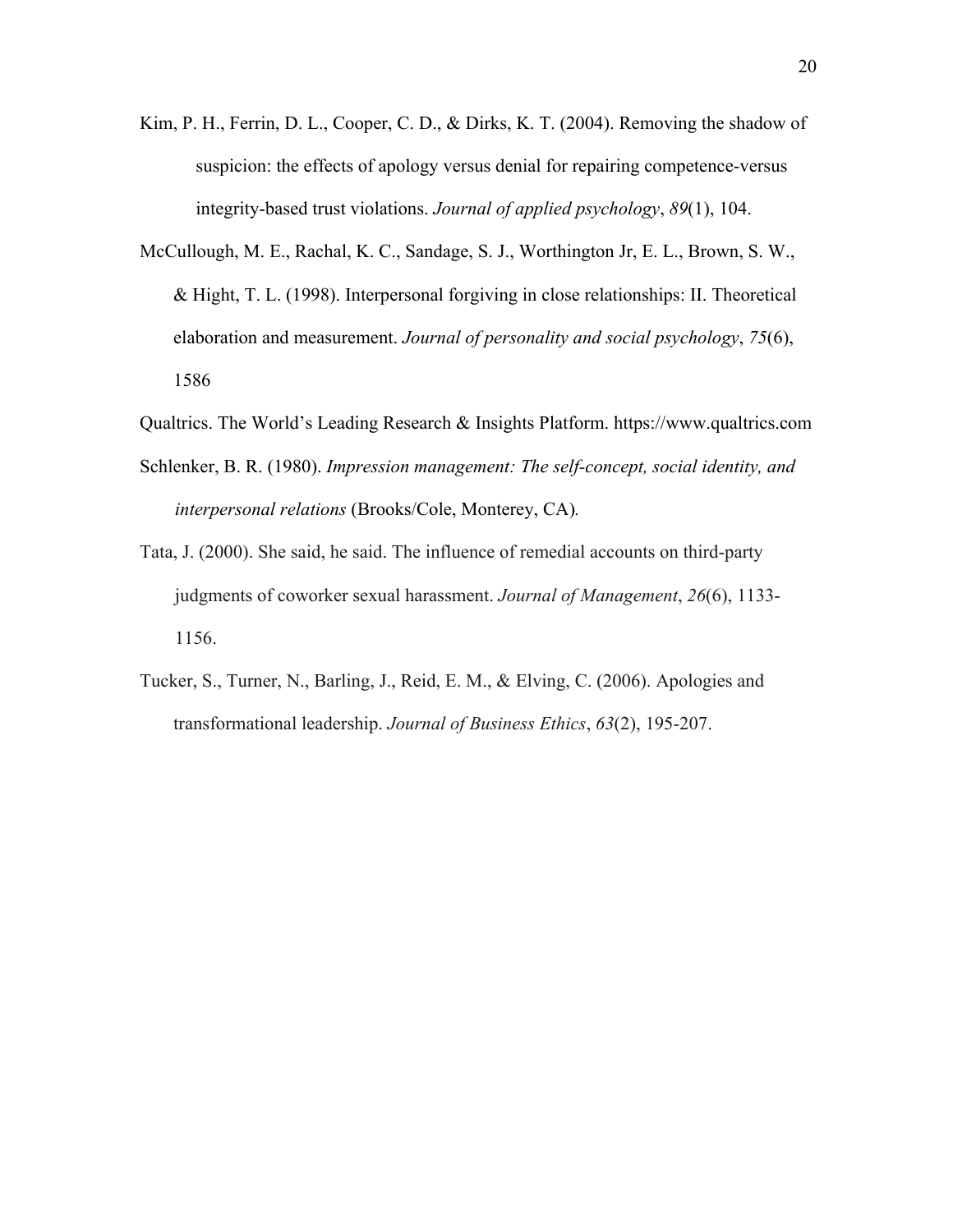# **Table 1**

# **T-tests comparing no apology to apology conditions with male professor**

| Dependent              | <b>No Apology</b> | <b>Apology Mean</b> |          | p    |
|------------------------|-------------------|---------------------|----------|------|
| <b>Variable</b>        | Mean              |                     |          |      |
| Transformational       | 3.95              | 5.01                | $-2.576$ | .014 |
| Leadership             |                   |                     |          |      |
| Forgiveness            | 5.55              | 5.66                | $-.227$  | .822 |
| <b>Service Quality</b> | 3.70              | 3.10                | 1.468    | .151 |
| Competence             | 4.05              | 3.82                | .569     | .573 |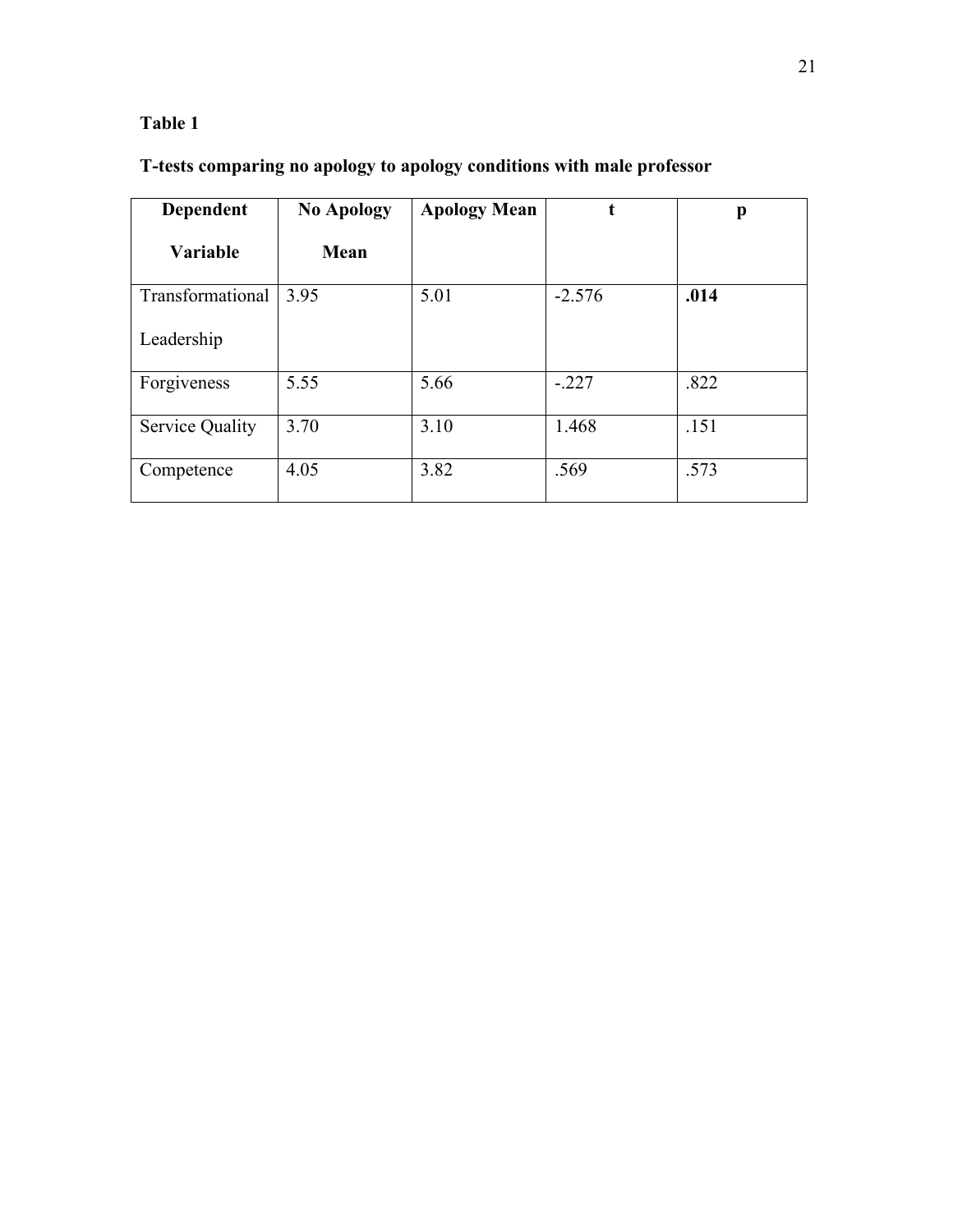### **Table 2**

# **T-tests comparing no apology to apology conditions with female professor**

| Dependent              | <b>No Apology</b> | <b>Apology Mean</b> | t        | p    |
|------------------------|-------------------|---------------------|----------|------|
| <b>Variable</b>        | Mean              |                     |          |      |
| Transformational       | 4.41              | 4.91                | $-1.092$ | .291 |
| Leadership             |                   |                     |          |      |
| Forgiveness            | 5.51              | 5.82                | $-.583$  | .568 |
| <b>Service Quality</b> | 3.47              | 2.73                | 2.153    | .047 |
| Competence             | 4.42              | 3.45                | 1.150    | .267 |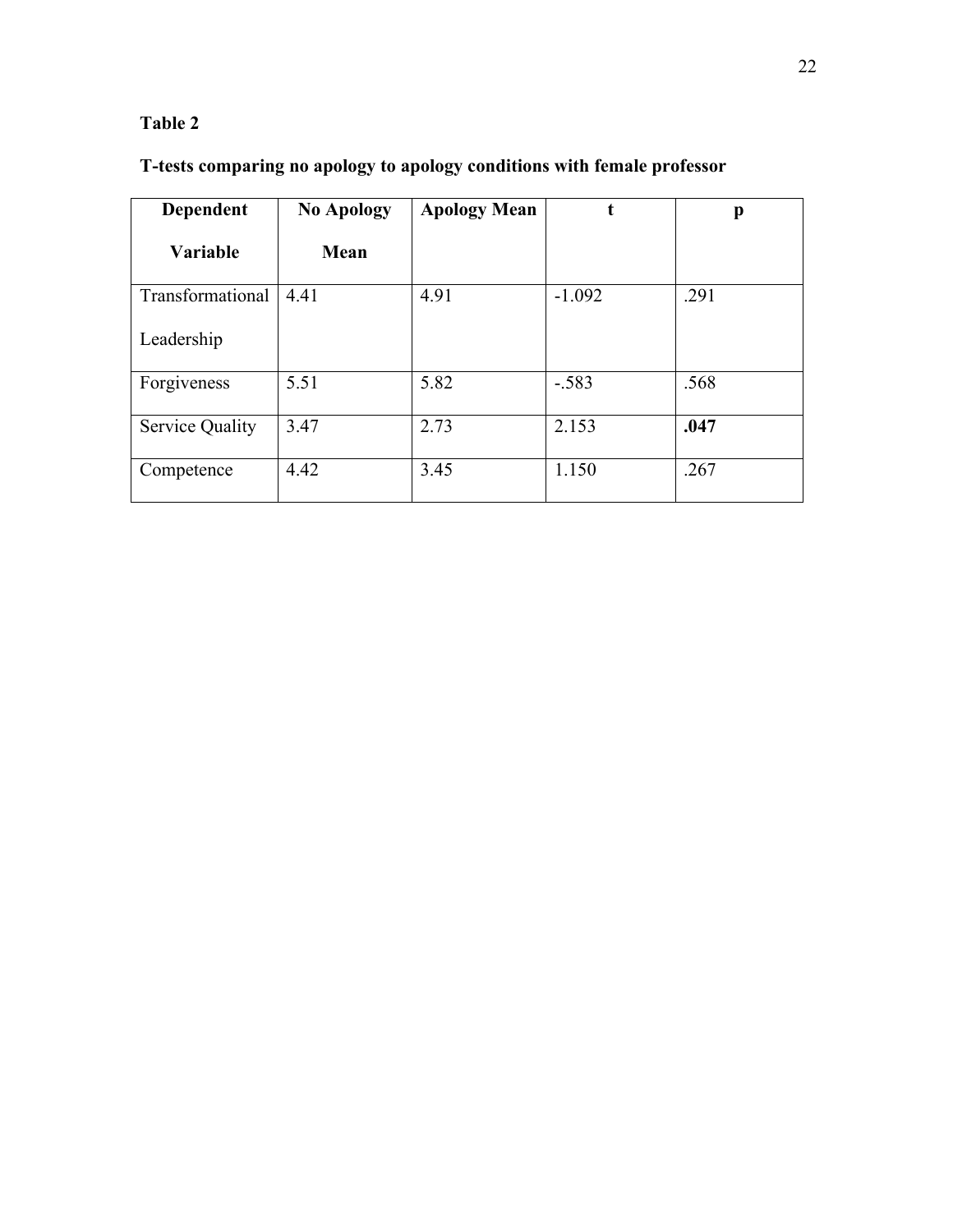#### **Appendices**

### **Appendix 1**

#### **Vignette**

It is your junior year at Bridgewater State University and it is the third week into your Strategic Management course. It is taught by Professor Young who is supposed to be a fair and fun professor. You have been working hard throughout the beginning of the semester and like the professor and class thus far. You took your first Exam in the course last week and plan on getting back the grade today. You studied for an entire week and know you got an A. At the end of class on Friday, Professor Young gives the exam back when expected and you received a 65. Professor Young leaves immediately after passing out the grades because Young has a meeting to get to. You are shocked and plan on approaching Professor Young on Monday. The entire weekend was ruined because you thought you got an A on your first exam when you actually received a D. It affected your work and relationship. On Monday, Professor Young arrives to class and informs everyone that the test scores are incorrect.

Professor Young says: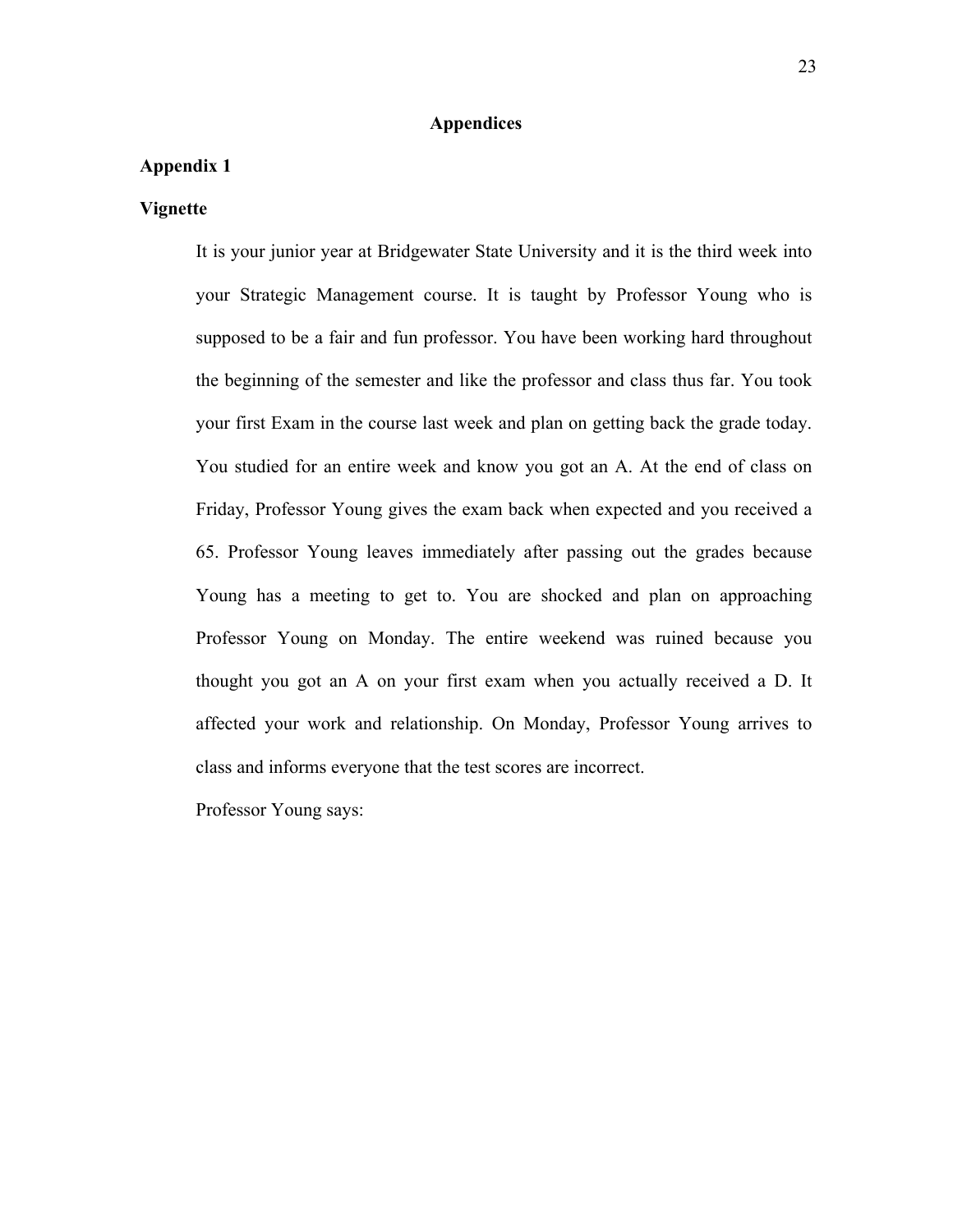# **Appendix 2**

# **Apology versus Non-Apology Conditions**

| <b>Non-Apology</b> | Professor Young says, "Somehow there was a system error and I        |
|--------------------|----------------------------------------------------------------------|
| <b>Condition</b>   | scored your exams based on the wrong answer key. I will hand back    |
|                    | the correct grades on Wednesday."                                    |
| <b>Apology</b>     | Professor Young says, "This is completely my fault. I should have    |
| <b>Condition</b>   | been more careful at looking at which answer key goes with which     |
|                    | exam. There was a system error and I scored your exams based on the  |
|                    | wrong answer key. I promise I will hand back correct grades on       |
|                    | Wednesday. It won't happen again. If this weighed on you over the    |
|                    | weekend, please accept my sincerest apology. Please email me for any |
|                    | questions."                                                          |
|                    |                                                                      |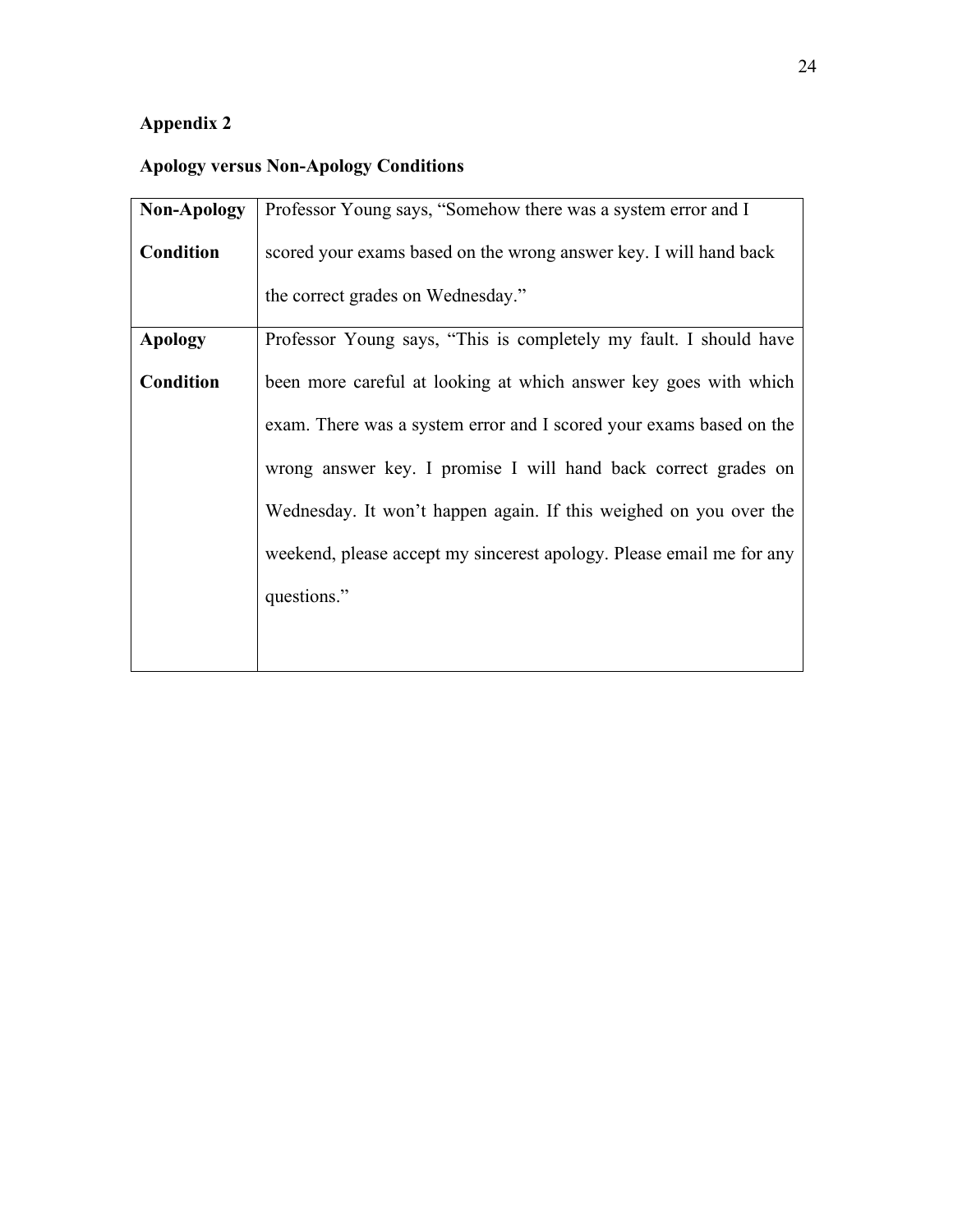### **Appendix 3**

Carless et al.'s (2000) Global Transformational Leadership scale

- **1.** My supervisor communicates a clear and positive vision of the future.
- **2.** My supervisor treats staff as individuals, supports and encourages their development.
- **3.** My supervisor gives encouragement and recognition to staff.
- **4.** My supervisor fosters trust, involvement and cooperation among team members.
- **5.** My supervisor encourages thinking about problems in new ways and questions assumptions.
- **6.** My supervisor is clear about his/her values and practices what he/she preaches.
- **7.** My supervisor instills pride and respect in others and inspires me by being highly competent.